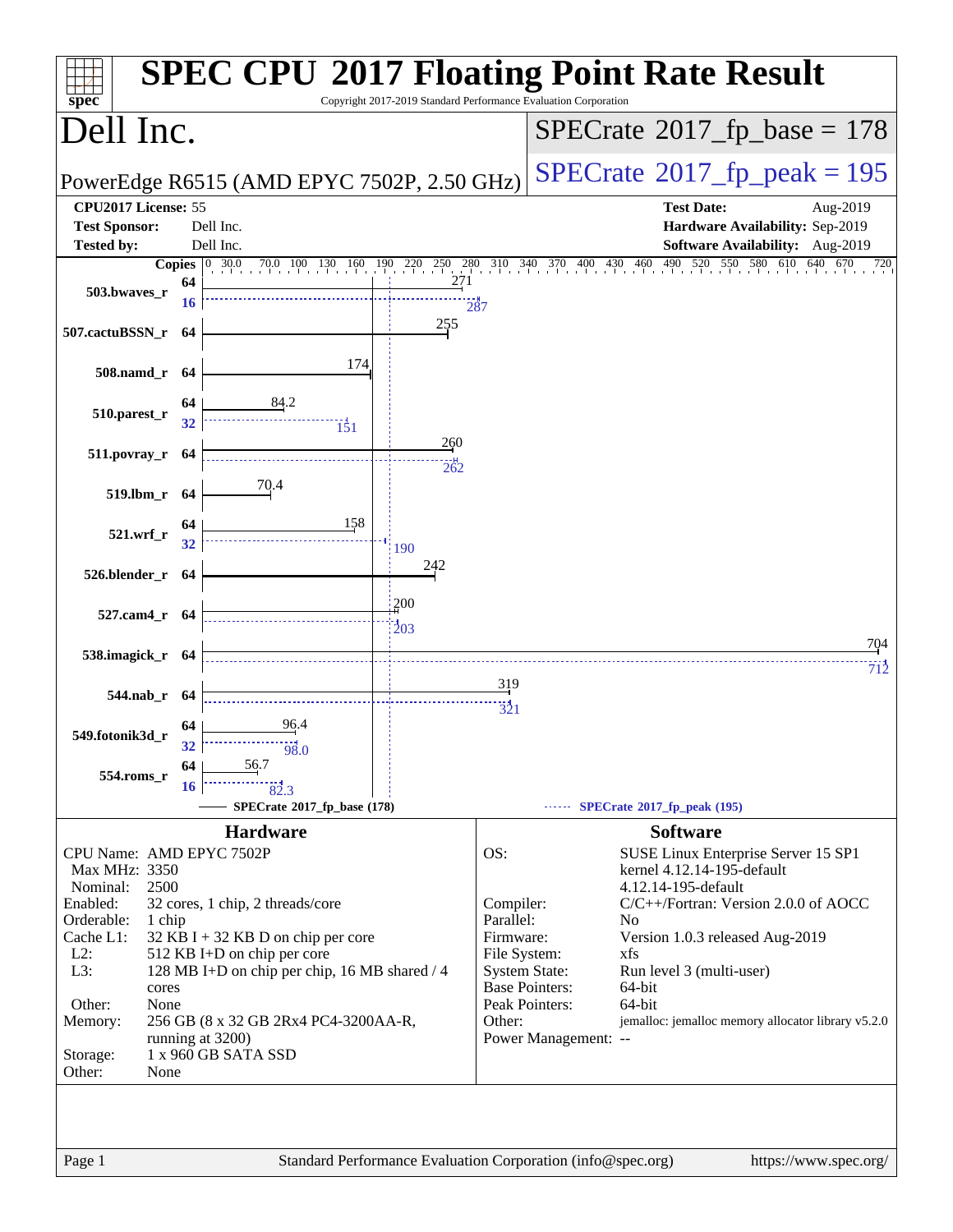| <b>SPEC CPU®2017 Floating Point Rate Result</b><br>Copyright 2017-2019 Standard Performance Evaluation Corporation<br>spec |                                              |                |              |                |              |                |       |               |                |              |                |              |                                 |              |
|----------------------------------------------------------------------------------------------------------------------------|----------------------------------------------|----------------|--------------|----------------|--------------|----------------|-------|---------------|----------------|--------------|----------------|--------------|---------------------------------|--------------|
| Dell Inc.<br>$SPECrate$ <sup>®</sup> 2017_fp_base = 178                                                                    |                                              |                |              |                |              |                |       |               |                |              |                |              |                                 |              |
| $SPECTate@2017_fp\_peak = 195$<br>PowerEdge R6515 (AMD EPYC 7502P, 2.50 GHz)                                               |                                              |                |              |                |              |                |       |               |                |              |                |              |                                 |              |
| CPU2017 License: 55<br><b>Test Date:</b><br>Aug-2019                                                                       |                                              |                |              |                |              |                |       |               |                |              |                |              |                                 |              |
| <b>Test Sponsor:</b>                                                                                                       | Hardware Availability: Sep-2019<br>Dell Inc. |                |              |                |              |                |       |               |                |              |                |              |                                 |              |
| <b>Tested by:</b>                                                                                                          | Dell Inc.                                    |                |              |                |              |                |       |               |                |              |                |              | Software Availability: Aug-2019 |              |
| <b>Results Table</b>                                                                                                       |                                              |                |              |                |              |                |       |               |                |              |                |              |                                 |              |
|                                                                                                                            |                                              |                |              | <b>Base</b>    |              |                |       |               |                |              | <b>Peak</b>    |              |                                 |              |
| <b>Benchmark</b>                                                                                                           | <b>Copies</b>                                | <b>Seconds</b> | <b>Ratio</b> | <b>Seconds</b> | <b>Ratio</b> | <b>Seconds</b> | Ratio | <b>Copies</b> | <b>Seconds</b> | <b>Ratio</b> | <b>Seconds</b> | <b>Ratio</b> | <b>Seconds</b>                  | <b>Ratio</b> |
| 503.bwaves r                                                                                                               | 64                                           | 2369           | 271          | 2370           | 271          |                |       | 16            | 556            | 289          | 560            | 287          |                                 |              |
| 507.cactuBSSN r                                                                                                            | 64                                           | 316            | 256          | 318            | 255          |                |       | 64            | 316            | 256          | 318            | 255          |                                 |              |
| 508.namd_r                                                                                                                 | 64                                           | 349            | 174          | 347            | 175          |                |       | 64            | 349            | 174          | 347            | 175          |                                 |              |
| 510.parest_r                                                                                                               | 64                                           | 1988           | 84.2         | 1980           | 84.5         |                |       | 32            | 556            | <b>151</b>   | 556            | 151          |                                 |              |
| 511.povray_r                                                                                                               | 64                                           | 574            | 260          | 572            | 261          |                |       | 64            | 564            | 265          | 571            | 262          |                                 |              |
| 519.lbm_r                                                                                                                  | 64                                           | 958            | 70.4         | 957            | 70.5         |                |       | 64            | 958            | 70.4         | 957            | 70.5         |                                 |              |
| 521.wrf r                                                                                                                  | 64                                           | 906            | 158          | 904            | 159          |                |       | 32            | 377            | <b>190</b>   | 375            | 191          |                                 |              |
| 526.blender r                                                                                                              | 64                                           | 403            | 242          | 403            | 242          |                |       | 64            | 403            | 242          | 403            | 242          |                                 |              |
| 527.cam4 r                                                                                                                 | 64                                           | 550            | 203          | 558            | 200          |                |       | 64            | 549            | 204          | 551            | 203          |                                 |              |
| 538.imagick_r                                                                                                              | 64                                           | 226            | 705          | 226            | 704          |                |       | 64            | 223            | 713          | 224            | 712          |                                 |              |
| 544.nab_r                                                                                                                  | 64                                           | 336            | 320          | 337            | 319          |                |       | 64            | 336            | 321          | 336            | 321          |                                 |              |
| 549.fotonik3d_r                                                                                                            | 64                                           | 2588           | 96.4         | 2587           | 96.4         |                |       | 32            | 1272           | <b>98.0</b>  | 1270           | 98.2         |                                 |              |
| 554.roms r                                                                                                                 | 64                                           | 1785           | 57.0         | 1795           | 56.7         |                |       | 16            | 309            | 82.3         | 308            | 82.5         |                                 |              |
| $SPECrate$ <sup>®</sup> 2017_fp_base =                                                                                     |                                              |                | 178          |                |              |                |       |               |                |              |                |              |                                 |              |
| $SPECrate^{\circ}2017$ _fp_peak =                                                                                          |                                              |                | 195          |                |              |                |       |               |                |              |                |              |                                 |              |
| Results appear in the order in which they were run. Bold underlined text indicates a median measurement.                   |                                              |                |              |                |              |                |       |               |                |              |                |              |                                 |              |
| <b>Compiler Notes</b>                                                                                                      |                                              |                |              |                |              |                |       |               |                |              |                |              |                                 |              |
|                                                                                                                            |                                              |                |              |                |              |                |       |               |                |              |                |              |                                 |              |
| The AMD64 AOCC Compiler Suite is available at<br>http://developer.amd.com/amd-aocc/                                        |                                              |                |              |                |              |                |       |               |                |              |                |              |                                 |              |
| <b>Submit Notes</b>                                                                                                        |                                              |                |              |                |              |                |       |               |                |              |                |              |                                 |              |

The config file option 'submit' was used. 'numactl' was used to bind copies to the cores. See the configuration file for details.

### **[Operating System Notes](http://www.spec.org/auto/cpu2017/Docs/result-fields.html#OperatingSystemNotes)**

'ulimit -s unlimited' was used to set environment stack size 'ulimit -l 2097152' was used to set environment locked pages in memory limit

runcpu command invoked through numactl i.e.: numactl --interleave=all runcpu <etc>

Set dirty\_ratio=8 to limit dirty cache to 8% of memory Set swappiness=1 to swap only if necessary Set zone\_reclaim\_mode=1 to free local node memory and avoid remote memory sync then drop\_caches=3 to reset caches before invoking runcpu

| Page 2<br>Standard Performance Evaluation Corporation (info@spec.org)<br>https://www.spec.org/ |  |  |
|------------------------------------------------------------------------------------------------|--|--|
|------------------------------------------------------------------------------------------------|--|--|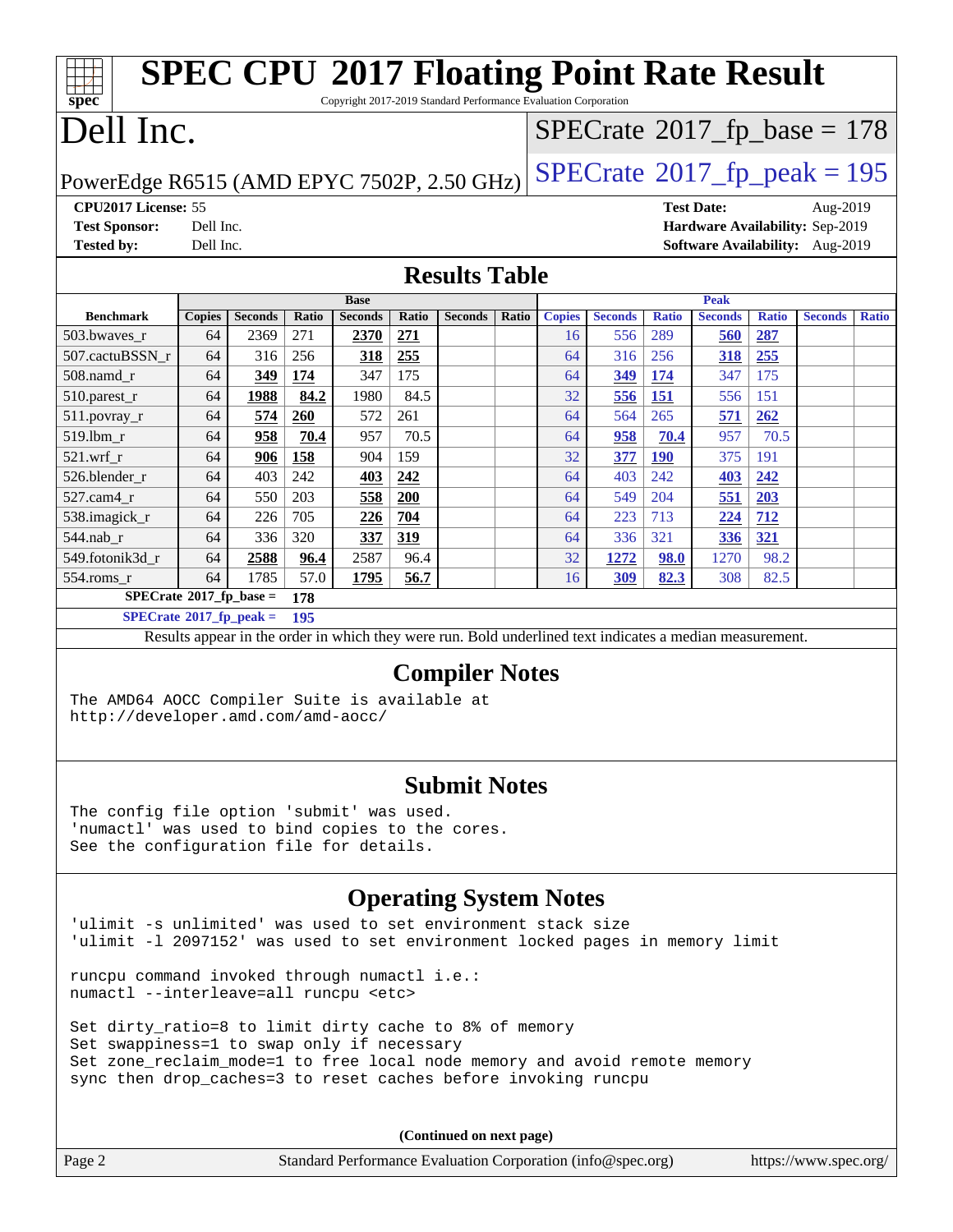# **[spec](http://www.spec.org/)**

# **[SPEC CPU](http://www.spec.org/auto/cpu2017/Docs/result-fields.html#SPECCPU2017FloatingPointRateResult)[2017 Floating Point Rate Result](http://www.spec.org/auto/cpu2017/Docs/result-fields.html#SPECCPU2017FloatingPointRateResult)**

Copyright 2017-2019 Standard Performance Evaluation Corporation

## Dell Inc.

 $SPECTate$ <sup>®</sup>[2017\\_fp\\_base =](http://www.spec.org/auto/cpu2017/Docs/result-fields.html#SPECrate2017fpbase) 178

PowerEdge R6515 (AMD EPYC 7502P, 2.50 GHz)  $\left|$  [SPECrate](http://www.spec.org/auto/cpu2017/Docs/result-fields.html#SPECrate2017fppeak)<sup>®</sup>[2017\\_fp\\_peak = 1](http://www.spec.org/auto/cpu2017/Docs/result-fields.html#SPECrate2017fppeak)95

**[Tested by:](http://www.spec.org/auto/cpu2017/Docs/result-fields.html#Testedby)** Dell Inc. **[Software Availability:](http://www.spec.org/auto/cpu2017/Docs/result-fields.html#SoftwareAvailability)** Aug-2019

**[CPU2017 License:](http://www.spec.org/auto/cpu2017/Docs/result-fields.html#CPU2017License)** 55 **[Test Date:](http://www.spec.org/auto/cpu2017/Docs/result-fields.html#TestDate)** Aug-2019 **[Test Sponsor:](http://www.spec.org/auto/cpu2017/Docs/result-fields.html#TestSponsor)** Dell Inc. **[Hardware Availability:](http://www.spec.org/auto/cpu2017/Docs/result-fields.html#HardwareAvailability)** Sep-2019

### **[Operating System Notes \(Continued\)](http://www.spec.org/auto/cpu2017/Docs/result-fields.html#OperatingSystemNotes)**

dirty\_ratio, swappiness, zone\_reclaim\_mode and drop caches were all set using privileged echo (e.g. echo 1 > /proc/sys/vm/swappiness).

Transparent huge pages set to 'always' for this run (OS default)

### **[General Notes](http://www.spec.org/auto/cpu2017/Docs/result-fields.html#GeneralNotes)**

Environment variables set by runcpu before the start of the run: LD\_LIBRARY\_PATH = "/root/cpu2017-1.0.5/amd\_rate\_aocc200\_rome\_B\_lib/64; /root/cpu2017-1.0.5/amd\_rate\_aocc200\_rome\_B\_lib/32" MALLOC\_CONF = "retain:true"

Binaries were compiled on a system with 2x AMD EPYC 7601 CPU + 512GB Memory using Fedora 26

NA: The test sponsor attests, as of date of publication, that CVE-2017-5754 (Meltdown) is mitigated in the system as tested and documented. Yes: The test sponsor attests, as of date of publication, that CVE-2017-5753 (Spectre variant 1) is mitigated in the system as tested and documented. Yes: The test sponsor attests, as of date of publication, that CVE-2017-5715 (Spectre variant 2) is mitigated in the system as tested and documented.

jemalloc: configured and built with GCC v9.1.0 in Ubuntu 19.04 with -O3 -znver2 -flto jemalloc 5.2.0 is available here: <https://github.com/jemalloc/jemalloc/releases/download/5.2.0/jemalloc-5.2.0.tar.bz2>

### **[Platform Notes](http://www.spec.org/auto/cpu2017/Docs/result-fields.html#PlatformNotes)**

BIOS settings: NUMA Nodes Per Socket set to 4 CCX as NUMA Domain set to Enabled System Profile set to Custom CPU Power Management set to Maximum Performance Memory Frequency set to Maximum Performance Turbo Boost Enabled C states set to Enabled Memory Patrol Scrub Disabled Memory Refresh Rate set to 1x PCI ASPM L1 Link Power Management Disabled Determinism Slider set to Power Determinism Efficiency Optimized Mode Disabled Sysinfo program /root/cpu2017-1.0.5/bin/sysinfo Rev: r5974 of 2018-05-19 9bcde8f2999c33d61f64985e45859ea9 running on linux-g3ob Mon Aug 26 20:50:18 2019

SUT (System Under Test) info as seen by some common utilities.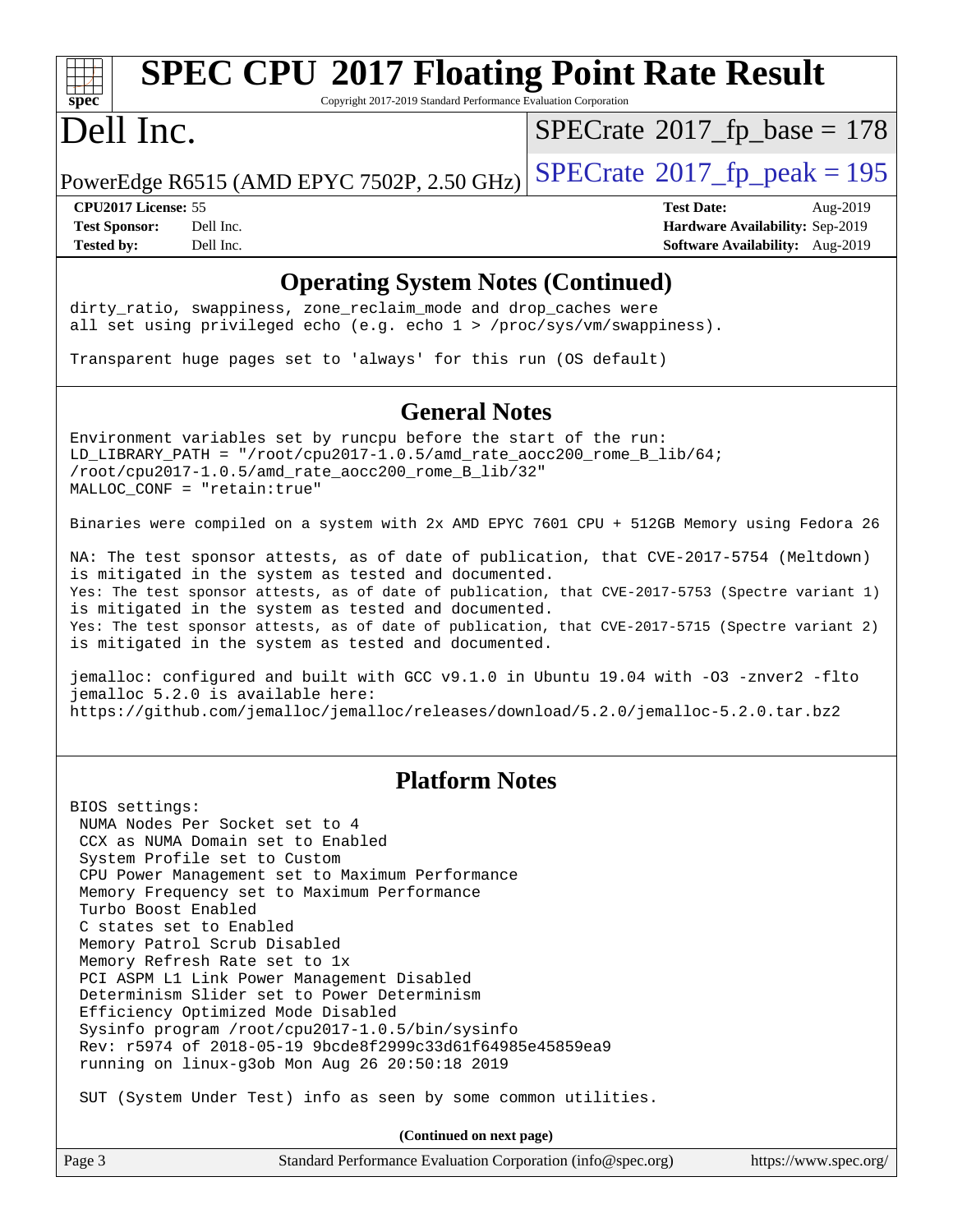| <b>SPEC CPU®2017 Floating Point Rate Result</b><br>spec<br>Copyright 2017-2019 Standard Performance Evaluation Corporation |                                                             |                                                                                     |  |  |  |  |
|----------------------------------------------------------------------------------------------------------------------------|-------------------------------------------------------------|-------------------------------------------------------------------------------------|--|--|--|--|
| Dell Inc.                                                                                                                  |                                                             | $SPECrate^{\circ}2017$ [p base = 178                                                |  |  |  |  |
| PowerEdge R6515 (AMD EPYC 7502P, 2.50 GHz)                                                                                 |                                                             | $SPECrate$ <sup>®</sup> 2017_fp_peak = 195                                          |  |  |  |  |
| CPU2017 License: 55                                                                                                        |                                                             | <b>Test Date:</b><br>Aug-2019                                                       |  |  |  |  |
| <b>Test Sponsor:</b><br>Dell Inc.                                                                                          |                                                             | Hardware Availability: Sep-2019                                                     |  |  |  |  |
| <b>Tested by:</b><br>Dell Inc.                                                                                             |                                                             | Software Availability: Aug-2019                                                     |  |  |  |  |
|                                                                                                                            | <b>Platform Notes (Continued)</b>                           |                                                                                     |  |  |  |  |
| For more information on this section, see                                                                                  |                                                             |                                                                                     |  |  |  |  |
| https://www.spec.org/cpu2017/Docs/config.html#sysinfo                                                                      |                                                             |                                                                                     |  |  |  |  |
| From /proc/cpuinfo                                                                                                         |                                                             |                                                                                     |  |  |  |  |
|                                                                                                                            | model name : AMD EPYC 7502P 32-Core Processor               |                                                                                     |  |  |  |  |
| "physical id"s (chips)<br>$\mathbf{1}$<br>64 "processors"                                                                  |                                                             |                                                                                     |  |  |  |  |
|                                                                                                                            |                                                             | cores, siblings (Caution: counting these is hw and system dependent. The following  |  |  |  |  |
|                                                                                                                            |                                                             | excerpts from /proc/cpuinfo might not be reliable. Use with caution.)               |  |  |  |  |
| cpu cores : 32<br>siblings : 64                                                                                            |                                                             |                                                                                     |  |  |  |  |
| 25 26 27 28 29 30 31                                                                                                       |                                                             | physical 0: cores 0 1 2 3 4 5 6 7 8 9 10 11 12 13 14 15 16 17 18 19 20 21 22 23 24  |  |  |  |  |
|                                                                                                                            |                                                             |                                                                                     |  |  |  |  |
| From 1scpu:<br>Architecture:                                                                                               | x86 64                                                      |                                                                                     |  |  |  |  |
| $CPU$ op-mode( $s$ ):                                                                                                      | $32$ -bit, $64$ -bit                                        |                                                                                     |  |  |  |  |
| Byte Order:                                                                                                                | Little Endian                                               |                                                                                     |  |  |  |  |
| Address sizes:                                                                                                             | 43 bits physical, 48 bits virtual                           |                                                                                     |  |  |  |  |
| CPU(s):                                                                                                                    | 64                                                          |                                                                                     |  |  |  |  |
| On-line CPU(s) list: $0-63$<br>Thread( $s$ ) per core:                                                                     | 2                                                           |                                                                                     |  |  |  |  |
| $Core(s)$ per socket:                                                                                                      | 32                                                          |                                                                                     |  |  |  |  |
| Socket(s):                                                                                                                 | 1                                                           |                                                                                     |  |  |  |  |
| NUMA $node(s)$ :                                                                                                           | 8                                                           |                                                                                     |  |  |  |  |
| Vendor ID:                                                                                                                 | AuthenticAMD                                                |                                                                                     |  |  |  |  |
| CPU family:<br>Model:                                                                                                      | 23<br>49                                                    |                                                                                     |  |  |  |  |
| Model name:                                                                                                                | AMD EPYC 7502P 32-Core Processor                            |                                                                                     |  |  |  |  |
| Stepping:                                                                                                                  | 0                                                           |                                                                                     |  |  |  |  |
| CPU MHz:                                                                                                                   | 2495.461                                                    |                                                                                     |  |  |  |  |
| BogoMIPS:                                                                                                                  | 4990.92                                                     |                                                                                     |  |  |  |  |
| Virtualization:                                                                                                            | $AMD-V$                                                     |                                                                                     |  |  |  |  |
| L1d cache:<br>Lli cache:                                                                                                   | 32K<br>32K                                                  |                                                                                     |  |  |  |  |
| L2 cache:                                                                                                                  | 512K                                                        |                                                                                     |  |  |  |  |
| L3 cache:                                                                                                                  | 16384K                                                      |                                                                                     |  |  |  |  |
| NUMA node0 CPU(s):                                                                                                         | $0 - 3, 32 - 35$                                            |                                                                                     |  |  |  |  |
| NUMA nodel CPU(s):                                                                                                         | $4 - 7, 36 - 39$                                            |                                                                                     |  |  |  |  |
| NUMA node2 CPU(s):                                                                                                         | $8 - 11, 40 - 43$                                           |                                                                                     |  |  |  |  |
| NUMA $node3$ CPU $(s)$ :<br>NUMA $node4$ $CPU(s):$                                                                         | $12 - 15, 44 - 47$<br>$16 - 19, 48 - 51$                    |                                                                                     |  |  |  |  |
| NUMA node5 CPU(s):                                                                                                         | $20 - 23, 52 - 55$                                          |                                                                                     |  |  |  |  |
| NUMA node6 CPU(s):                                                                                                         | $24 - 27, 56 - 59$                                          |                                                                                     |  |  |  |  |
| NUMA node7 CPU(s):                                                                                                         | $28 - 31, 60 - 63$                                          |                                                                                     |  |  |  |  |
| Flags:                                                                                                                     |                                                             | fpu vme de pse tsc msr pae mce cx8 apic sep mtrr pge mca cmov                       |  |  |  |  |
|                                                                                                                            |                                                             | pat pse36 clflush mmx fxsr sse sse2 ht syscall nx mmxext fxsr_opt pdpe1gb rdtscp lm |  |  |  |  |
|                                                                                                                            | (Continued on next page)                                    |                                                                                     |  |  |  |  |
| Page 4                                                                                                                     | Standard Performance Evaluation Corporation (info@spec.org) | https://www.spec.org/                                                               |  |  |  |  |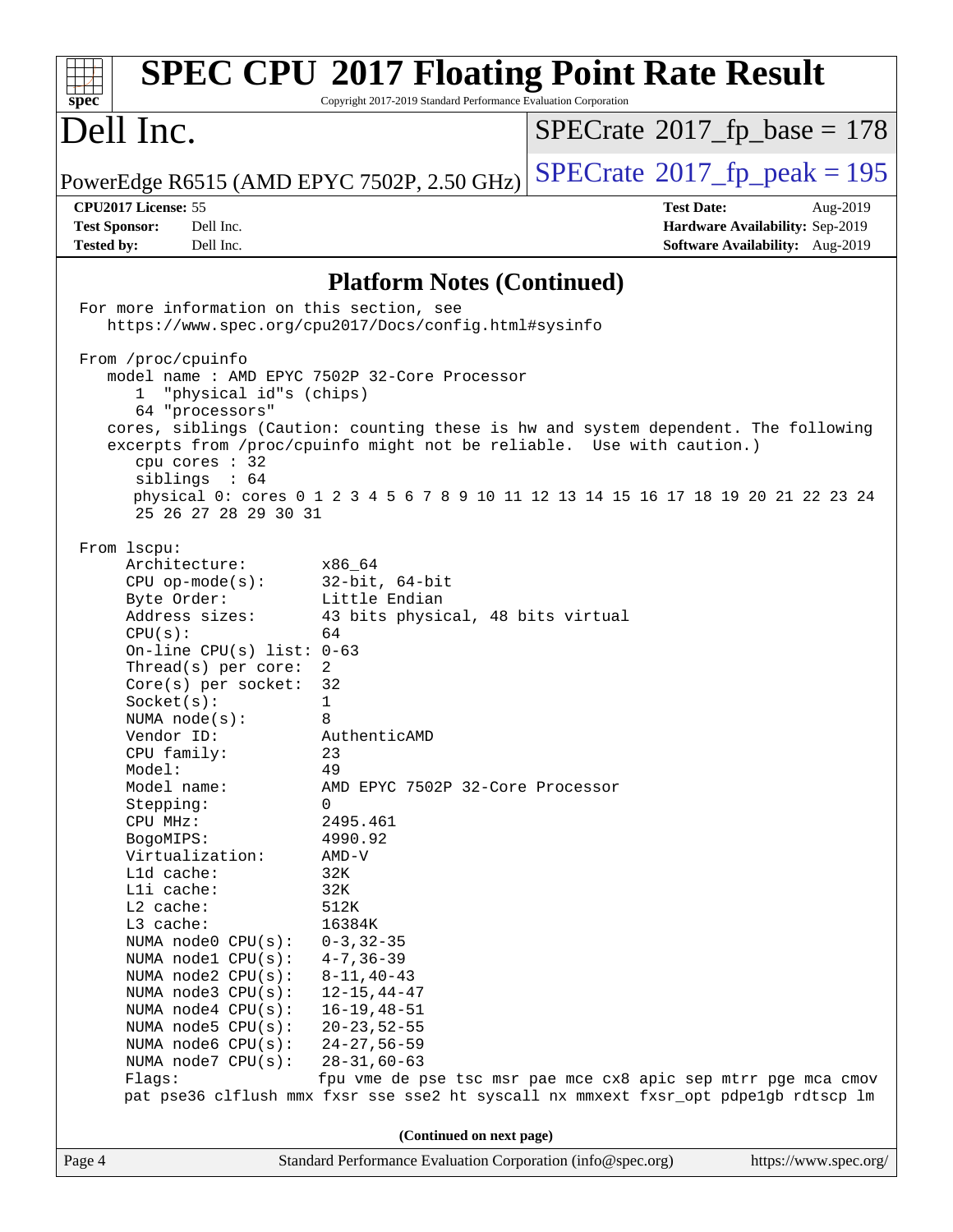| <b>SPEC CPU®2017 Floating Point Rate Result</b><br>Copyright 2017-2019 Standard Performance Evaluation Corporation<br>spec <sup>®</sup>                                                                                                                                                                                                                                                                                                                                                                                                                                                                                                                                                                                                                                                                                                                                                                                                                                                                                                                                                                                                                                            |                                            |
|------------------------------------------------------------------------------------------------------------------------------------------------------------------------------------------------------------------------------------------------------------------------------------------------------------------------------------------------------------------------------------------------------------------------------------------------------------------------------------------------------------------------------------------------------------------------------------------------------------------------------------------------------------------------------------------------------------------------------------------------------------------------------------------------------------------------------------------------------------------------------------------------------------------------------------------------------------------------------------------------------------------------------------------------------------------------------------------------------------------------------------------------------------------------------------|--------------------------------------------|
| Dell Inc.                                                                                                                                                                                                                                                                                                                                                                                                                                                                                                                                                                                                                                                                                                                                                                                                                                                                                                                                                                                                                                                                                                                                                                          | $SPECrate$ <sup>®</sup> 2017_fp_base = 178 |
| PowerEdge R6515 (AMD EPYC 7502P, 2.50 GHz)                                                                                                                                                                                                                                                                                                                                                                                                                                                                                                                                                                                                                                                                                                                                                                                                                                                                                                                                                                                                                                                                                                                                         | $SPECTate@2017_fp\_peak = 195$             |
| CPU2017 License: 55                                                                                                                                                                                                                                                                                                                                                                                                                                                                                                                                                                                                                                                                                                                                                                                                                                                                                                                                                                                                                                                                                                                                                                | <b>Test Date:</b><br>Aug-2019              |
| Dell Inc.<br><b>Test Sponsor:</b>                                                                                                                                                                                                                                                                                                                                                                                                                                                                                                                                                                                                                                                                                                                                                                                                                                                                                                                                                                                                                                                                                                                                                  | Hardware Availability: Sep-2019            |
| <b>Tested by:</b><br>Dell Inc.                                                                                                                                                                                                                                                                                                                                                                                                                                                                                                                                                                                                                                                                                                                                                                                                                                                                                                                                                                                                                                                                                                                                                     | Software Availability: Aug-2019            |
| <b>Platform Notes (Continued)</b>                                                                                                                                                                                                                                                                                                                                                                                                                                                                                                                                                                                                                                                                                                                                                                                                                                                                                                                                                                                                                                                                                                                                                  |                                            |
| constant_tsc rep_good nopl xtopology nonstop_tsc cpuid extd_apicid aperfmperf pni<br>pclmulqdq monitor ssse3 fma cx16 sse4_1 sse4_2 movbe popcnt aes xsave avx f16c<br>rdrand lahf_lm cmp_legacy svm extapic cr8_legacy abm sse4a misalignsse 3dnowprefetch<br>osvw ibs skinit wdt tce topoext perfctr_core perfctr_nb bpext perfctr_12 mwaitx cpb<br>cat_13 cdp_13 hw_pstate sme ssbd sev ibrs ibpb stibp vmmcall fsgsbase bmil avx2 smep<br>bmi2 cqm rdt_a rdseed adx smap clflushopt clwb sha_ni xsaveopt xsavec xgetbvl xsaves<br>cqm_llc cqm_occup_llc cqm_mbm_total cqm_mbm_local clzero irperf xsaveerptr arat npt<br>lbrv svm_lock nrip_save tsc_scale vmcb_clean flushbyasid decodeassists pausefilter<br>pfthreshold avic v_vmsave_vmload vgif umip rdpid overflow_recov succor smca                                                                                                                                                                                                                                                                                                                                                                                     |                                            |
| /proc/cpuinfo cache data<br>cache size : 512 KB                                                                                                                                                                                                                                                                                                                                                                                                                                                                                                                                                                                                                                                                                                                                                                                                                                                                                                                                                                                                                                                                                                                                    |                                            |
| From numactl --hardware WARNING: a numactl 'node' might or might not correspond to a<br>physical chip.<br>available: 8 nodes (0-7)<br>node 0 cpus: 0 1 2 3 32 33 34 35<br>node 0 size: 31691 MB<br>node 0 free: 31448 MB<br>node 1 cpus: 4 5 6 7 36 37 38 39<br>node 1 size: 32253 MB<br>node 1 free: 32061 MB<br>node 2 cpus: 8 9 10 11 40 41 42 43<br>node 2 size: 32254 MB<br>node 2 free: 32103 MB<br>node 3 cpus: 12 13 14 15 44 45 46 47<br>node 3 size: 32253 MB<br>node 3 free: 32106 MB<br>node 4 cpus: 16 17 18 19 48 49 50 51<br>node 4 size: 32224 MB<br>node 4 free: 32077 MB<br>node 5 cpus: 20 21 22 23 52 53 54 55<br>node 5 size: 32253 MB<br>node 5 free: 32091 MB<br>node 6 cpus: 24 25 26 27 56 57 58 59<br>node 6 size: 32254 MB<br>node 6 free: 32087 MB<br>node 7 cpus: 28 29 30 31 60 61 62 63<br>node 7 size: 32240 MB<br>node 7 free: 32092 MB<br>node distances:<br>node<br>$\mathbf 0$<br>1<br>2<br>3<br>5<br>6<br>7<br>4<br>$1\,2$<br>12<br>12<br>0 :<br>10<br>11<br>12<br>12<br>12<br>12<br>1:<br>11<br>12<br>12<br>12<br>12<br>12<br>10<br>2:<br>12<br>10<br>12<br>12<br>12<br>11<br>12<br>12<br>3:<br>12<br>11<br>12<br>12<br>12<br>12<br>12<br>10 |                                            |
|                                                                                                                                                                                                                                                                                                                                                                                                                                                                                                                                                                                                                                                                                                                                                                                                                                                                                                                                                                                                                                                                                                                                                                                    |                                            |
| (Continued on next page)<br>Page 5<br>Standard Performance Evaluation Corporation (info@spec.org)                                                                                                                                                                                                                                                                                                                                                                                                                                                                                                                                                                                                                                                                                                                                                                                                                                                                                                                                                                                                                                                                                  | https://www.spec.org/                      |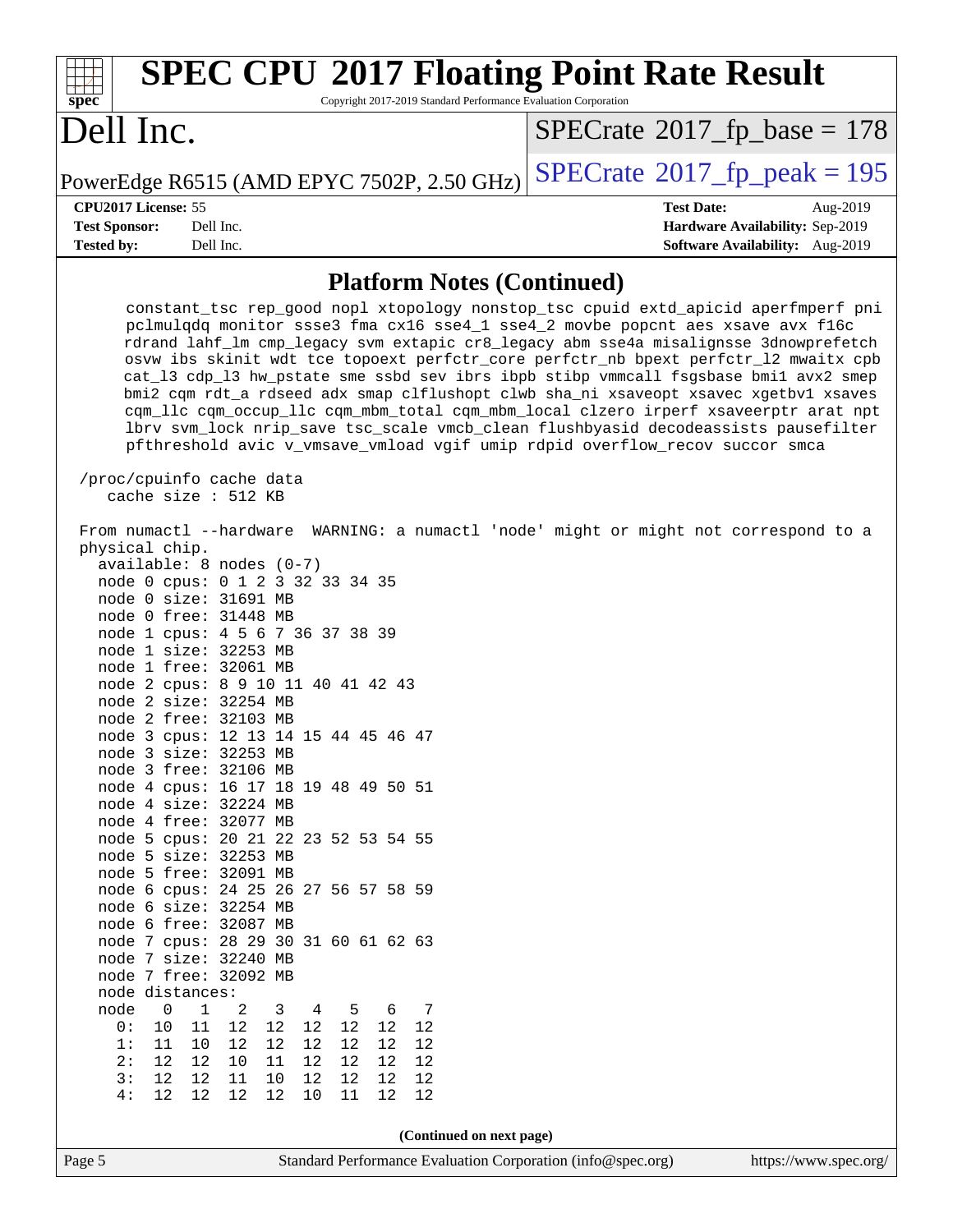| $spec^*$                                                         | <b>SPEC CPU®2017 Floating Point Rate Result</b><br>Copyright 2017-2019 Standard Performance Evaluation Corporation                                                                                                                                                                                                                                                               |                                                                                                     |
|------------------------------------------------------------------|----------------------------------------------------------------------------------------------------------------------------------------------------------------------------------------------------------------------------------------------------------------------------------------------------------------------------------------------------------------------------------|-----------------------------------------------------------------------------------------------------|
| Dell Inc.                                                        |                                                                                                                                                                                                                                                                                                                                                                                  | $SPECrate^{\circ}2017$ _fp_base = 178                                                               |
|                                                                  | PowerEdge R6515 (AMD EPYC 7502P, 2.50 GHz)                                                                                                                                                                                                                                                                                                                                       | $SPECrate^{\circ}2017$ _fp_peak = 195                                                               |
| CPU2017 License: 55<br><b>Test Sponsor:</b><br><b>Tested by:</b> | Dell Inc.<br>Dell Inc.                                                                                                                                                                                                                                                                                                                                                           | <b>Test Date:</b><br>Aug-2019<br>Hardware Availability: Sep-2019<br>Software Availability: Aug-2019 |
|                                                                  | <b>Platform Notes (Continued)</b>                                                                                                                                                                                                                                                                                                                                                |                                                                                                     |
| 5:<br>6:<br>12 <sup>°</sup><br>7 :                               | 10<br>12<br>12 12 12 12<br>11<br>12<br>12 12 12<br>12<br>12 12<br>10<br>11<br>12 12<br>12<br>12<br>12<br>11<br>10                                                                                                                                                                                                                                                                |                                                                                                     |
| From /proc/meminfo<br>MemTotal:<br>Hugepagesize:                 | 263606296 kB<br>0<br>HugePages_Total:<br>2048 kB                                                                                                                                                                                                                                                                                                                                 |                                                                                                     |
| os-release:<br>ID="sles"                                         | From /etc/*release* /etc/*version*<br>NAME="SLES"<br>VERSION="15-SP1"<br>VERSION_ID="15.1"<br>PRETTY_NAME="SUSE Linux Enterprise Server 15 SP1"<br>ID_LIKE="suse"<br>ANSI COLOR="0;32"<br>CPE_NAME="cpe:/o:suse:sles:15:sp1"                                                                                                                                                     |                                                                                                     |
| uname $-a$ :                                                     | Linux linux-g3ob 4.12.14-195-default #1 SMP Tue May 7 10:55:11 UTC 2019 (8fba516)<br>x86_64 x86_64 x86_64 GNU/Linux                                                                                                                                                                                                                                                              |                                                                                                     |
|                                                                  | Kernel self-reported vulnerability status:                                                                                                                                                                                                                                                                                                                                       |                                                                                                     |
|                                                                  | CVE-2017-5754 (Meltdown):<br>Not affected<br>CVE-2017-5753 (Spectre variant 1): Mitigation: __user pointer sanitization<br>IBRS_FW, STIBP: conditional, RSB filling                                                                                                                                                                                                              | CVE-2017-5715 (Spectre variant 2): Mitigation: Full AMD retpoline, IBPB: conditional,               |
|                                                                  | run-level 3 Aug 26 15:27 last=5                                                                                                                                                                                                                                                                                                                                                  |                                                                                                     |
| Filesystem<br>/dev/sda2                                          | SPEC is set to: /root/cpu2017-1.0.5<br>Type Size Used Avail Use% Mounted on<br>xfs<br>440G<br>39G 402G<br>$9\frac{6}{6}$ /                                                                                                                                                                                                                                                       |                                                                                                     |
| Memory:                                                          | this section. The 'dmidecode' program reads system data which is "intended to allow<br>hardware to be accurately determined", but the intent may not be met, as there are<br>frequent changes to hardware, firmware, and the "DMTF SMBIOS" standard.<br>BIOS Dell Inc. 1.0.3 08/23/2019<br>8x 802C8632802C 36ASF4G72PZ-3G2E2 32 GB 2 rank 3200<br>8x Not Specified Not Specified | Additional information from dmidecode follows. WARNING: Use caution when you interpret              |
|                                                                  | (End of data from sysinfo program)                                                                                                                                                                                                                                                                                                                                               |                                                                                                     |
| Page 6                                                           | Standard Performance Evaluation Corporation (info@spec.org)                                                                                                                                                                                                                                                                                                                      | https://www.spec.org/                                                                               |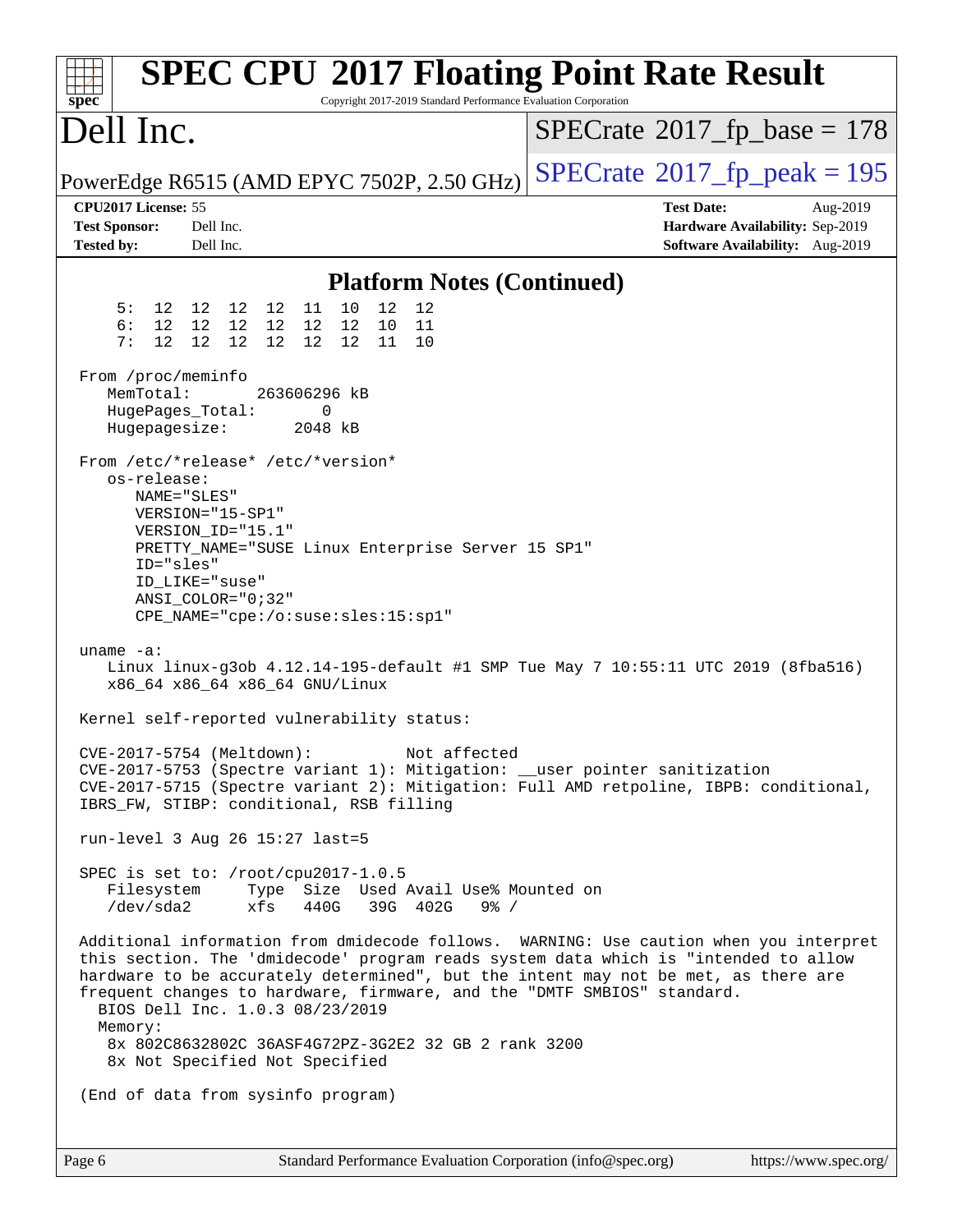| <b>SPEC CPU®2017 Floating Point Rate Result</b><br>Copyright 2017-2019 Standard Performance Evaluation Corporation<br>spec <sup>®</sup>                                                                                                                                                                                                                                                                                                                                                                                                      |                                                                                                     |  |  |  |  |  |  |
|----------------------------------------------------------------------------------------------------------------------------------------------------------------------------------------------------------------------------------------------------------------------------------------------------------------------------------------------------------------------------------------------------------------------------------------------------------------------------------------------------------------------------------------------|-----------------------------------------------------------------------------------------------------|--|--|--|--|--|--|
| Dell Inc.                                                                                                                                                                                                                                                                                                                                                                                                                                                                                                                                    | $SPECrate^{\circ}2017$ fp base = 178                                                                |  |  |  |  |  |  |
| PowerEdge R6515 (AMD EPYC 7502P, 2.50 GHz)                                                                                                                                                                                                                                                                                                                                                                                                                                                                                                   | $SPECrate^{\circledcirc}2017_fp\_peak = 195$                                                        |  |  |  |  |  |  |
| CPU2017 License: 55<br><b>Test Sponsor:</b><br>Dell Inc.<br><b>Tested by:</b><br>Dell Inc.                                                                                                                                                                                                                                                                                                                                                                                                                                                   | <b>Test Date:</b><br>Aug-2019<br>Hardware Availability: Sep-2019<br>Software Availability: Aug-2019 |  |  |  |  |  |  |
| <b>Compiler Version Notes</b>                                                                                                                                                                                                                                                                                                                                                                                                                                                                                                                |                                                                                                     |  |  |  |  |  |  |
| 519.1bm_r(base, peak) 538.imagick_r(base, peak)<br>C<br>544.nab_r(base, peak)                                                                                                                                                                                                                                                                                                                                                                                                                                                                |                                                                                                     |  |  |  |  |  |  |
| AOCC.LLVM.2.0.0.B191.2019_07_19 clang version 8.0.0 (CLANG: Jenkins<br>AOCC_2_0_0-Build#191) (based on LLVM AOCC.LLVM.2.0.0.B191.2019_07_19)<br>Target: x86_64-unknown-linux-gnu<br>Thread model: posix<br>InstalledDir: /sppo/dev/compilers/aocc-compiler-2.0.0/bin                                                                                                                                                                                                                                                                         |                                                                                                     |  |  |  |  |  |  |
| 508.namd_r(base, peak) 510.parest_r(base, peak)<br>C++                                                                                                                                                                                                                                                                                                                                                                                                                                                                                       |                                                                                                     |  |  |  |  |  |  |
| AOCC.LLVM.2.0.0.B191.2019_07_19 clang version 8.0.0 (CLANG: Jenkins<br>AOCC_2_0_0-Build#191) (based on LLVM AOCC.LLVM.2.0.0.B191.2019_07_19)<br>Target: x86_64-unknown-linux-gnu<br>Thread model: posix<br>InstalledDir: /sppo/dev/compilers/aocc-compiler-2.0.0/bin                                                                                                                                                                                                                                                                         |                                                                                                     |  |  |  |  |  |  |
| ==================<br>  $511.povray_r(base, peak) 526.blender_r(base, peak)$<br>$C++$ , $C$                                                                                                                                                                                                                                                                                                                                                                                                                                                  |                                                                                                     |  |  |  |  |  |  |
| AOCC.LLVM.2.0.0.B191.2019_07_19 clang version 8.0.0 (CLANG: Jenkins<br>AOCC_2_0_0-Build#191) (based on LLVM AOCC.LLVM.2.0.0.B191.2019_07_19)<br>Target: x86_64-unknown-linux-gnu<br>Thread model: posix<br>InstalledDir: /sppo/dev/compilers/aocc-compiler-2.0.0/bin<br>AOCC.LLVM.2.0.0.B191.2019_07_19 clang version 8.0.0 (CLANG: Jenkins<br>AOCC_2_0_0-Build#191) (based on LLVM AOCC.LLVM.2.0.0.B191.2019_07_19)<br>Target: x86_64-unknown-linux-gnu<br>Thread model: posix<br>InstalledDir: /sppo/dev/compilers/aocc-compiler-2.0.0/bin |                                                                                                     |  |  |  |  |  |  |
| $C++$ , C, Fortran   507.cactuBSSN_r(base, peak)                                                                                                                                                                                                                                                                                                                                                                                                                                                                                             |                                                                                                     |  |  |  |  |  |  |
| AOCC.LLVM.2.0.0.B191.2019_07_19 clang version 8.0.0 (CLANG: Jenkins<br>AOCC_2_0_0-Build#191) (based on LLVM AOCC.LLVM.2.0.0.B191.2019_07_19)<br>Target: x86_64-unknown-linux-gnu<br>Thread model: posix<br>InstalledDir: /sppo/dev/compilers/aocc-compiler-2.0.0/bin<br>AOCC.LLVM.2.0.0.B191.2019_07_19 clang version 8.0.0 (CLANG: Jenkins<br>AOCC_2_0_0-Build#191) (based on LLVM AOCC.LLVM.2.0.0.B191.2019_07_19)<br>Target: x86_64-unknown-linux-gnu                                                                                     |                                                                                                     |  |  |  |  |  |  |
| (Continued on next page)                                                                                                                                                                                                                                                                                                                                                                                                                                                                                                                     |                                                                                                     |  |  |  |  |  |  |
| Standard Performance Evaluation Corporation (info@spec.org)<br>Page 7                                                                                                                                                                                                                                                                                                                                                                                                                                                                        | https://www.spec.org/                                                                               |  |  |  |  |  |  |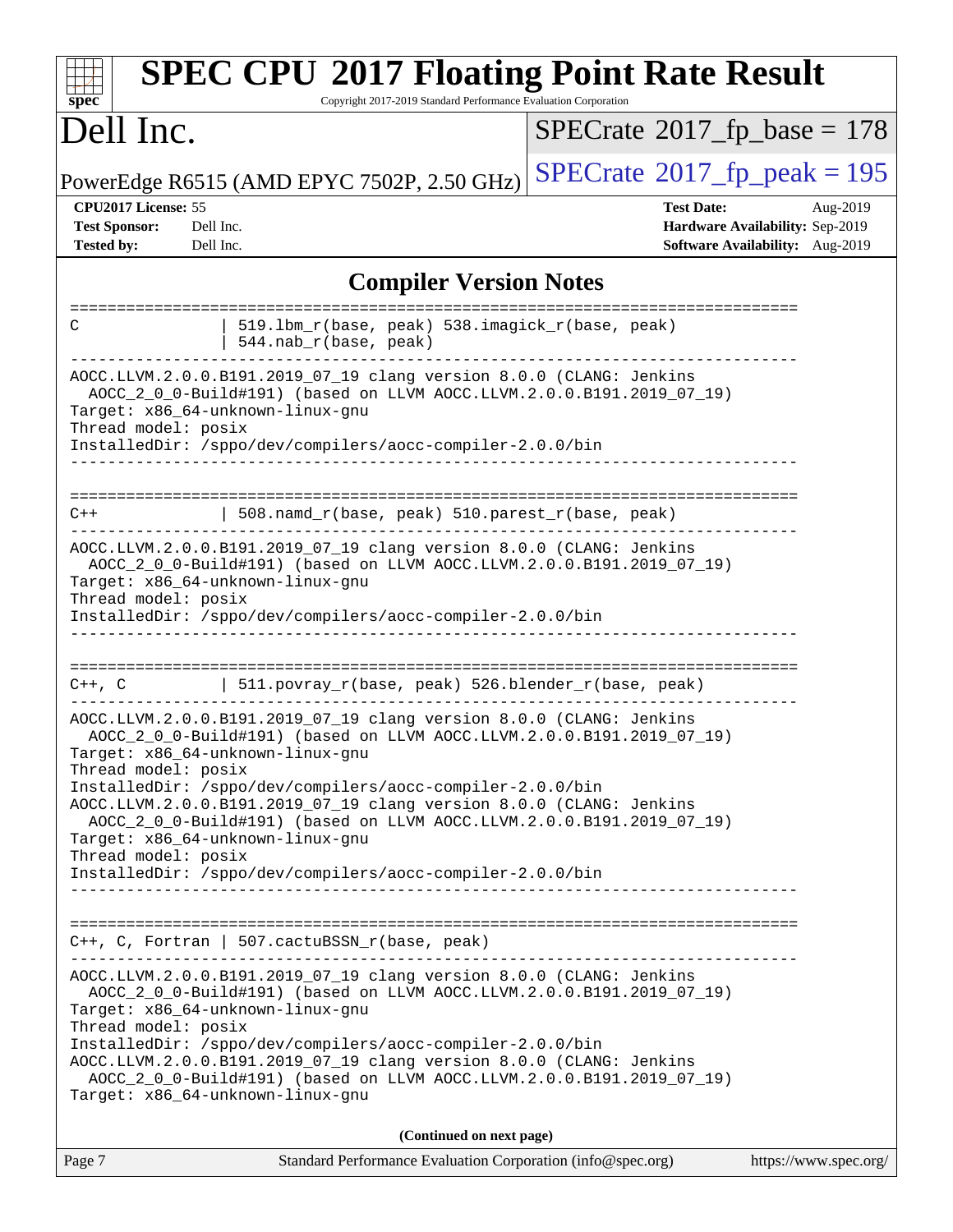| <b>SPEC CPU®2017 Floating Point Rate Result</b><br>Copyright 2017-2019 Standard Performance Evaluation Corporation<br>$spec^*$                                                                                                                                                                                                                           |                                                                                                     |
|----------------------------------------------------------------------------------------------------------------------------------------------------------------------------------------------------------------------------------------------------------------------------------------------------------------------------------------------------------|-----------------------------------------------------------------------------------------------------|
| Dell Inc.                                                                                                                                                                                                                                                                                                                                                | $SPECrate$ <sup>®</sup> 2017_fp_base = 178                                                          |
| PowerEdge R6515 (AMD EPYC 7502P, 2.50 GHz)                                                                                                                                                                                                                                                                                                               | $SPECTate$ <sup>®</sup> 2017_fp_peak = 195                                                          |
| CPU2017 License: 55<br><b>Test Sponsor:</b><br>Dell Inc.<br><b>Tested by:</b><br>Dell Inc.                                                                                                                                                                                                                                                               | <b>Test Date:</b><br>Aug-2019<br>Hardware Availability: Sep-2019<br>Software Availability: Aug-2019 |
| <b>Compiler Version Notes (Continued)</b>                                                                                                                                                                                                                                                                                                                |                                                                                                     |
| Thread model: posix<br>InstalledDir: /sppo/dev/compilers/aocc-compiler-2.0.0/bin<br>AOCC.LLVM.2.0.0.B191.2019_07_19 clang version 8.0.0 (CLANG: Jenkins<br>AOCC_2_0_0-Build#191) (based on LLVM AOCC.LLVM.2.0.0.B191.2019_07_19)<br>Target: x86_64-unknown-linux-gnu<br>Thread model: posix<br>InstalledDir: /sppo/dev/compilers/aocc-compiler-2.0.0/bin |                                                                                                     |
| 503.bwaves_r(base, peak) 549.fotonik3d_r(base, peak)<br>Fortran<br>554.roms_r(base, peak)                                                                                                                                                                                                                                                                |                                                                                                     |
| AOCC.LLVM.2.0.0.B191.2019_07_19 clang version 8.0.0 (CLANG: Jenkins<br>AOCC_2_0_0-Build#191) (based on LLVM AOCC.LLVM.2.0.0.B191.2019_07_19)<br>Target: x86_64-unknown-linux-gnu<br>Thread model: posix<br>InstalledDir: /sppo/dev/compilers/aocc-compiler-2.0.0/bin                                                                                     |                                                                                                     |
| 521.wrf_r(base, peak) 527.cam4_r(base, peak)<br>Fortran, C                                                                                                                                                                                                                                                                                               |                                                                                                     |
| AOCC.LLVM.2.0.0.B191.2019_07_19 clang version 8.0.0 (CLANG: Jenkins<br>AOCC_2_0_0-Build#191) (based on LLVM AOCC.LLVM.2.0.0.B191.2019_07_19)<br>Target: x86_64-unknown-linux-gnu                                                                                                                                                                         |                                                                                                     |
| Thread model: posix<br>InstalledDir: /sppo/dev/compilers/aocc-compiler-2.0.0/bin<br>AOCC.LLVM.2.0.0.B191.2019_07_19 clang version 8.0.0 (CLANG: Jenkins<br>AOCC_2_0_0-Build#191) (based on LLVM AOCC.LLVM.2.0.0.B191.2019_07_19)<br>Target: x86_64-unknown-linux-gnu                                                                                     |                                                                                                     |
| Thread model: posix<br>InstalledDir: /sppo/dev/compilers/aocc-compiler-2.0.0/bin                                                                                                                                                                                                                                                                         |                                                                                                     |
| <b>Base Compiler Invocation</b>                                                                                                                                                                                                                                                                                                                          |                                                                                                     |
| C benchmarks:<br>clang                                                                                                                                                                                                                                                                                                                                   |                                                                                                     |
| $C_{++}$ benchmarks:<br>$clang++$                                                                                                                                                                                                                                                                                                                        |                                                                                                     |
| Fortran benchmarks:<br>flang                                                                                                                                                                                                                                                                                                                             |                                                                                                     |
| (Continued on next page)                                                                                                                                                                                                                                                                                                                                 |                                                                                                     |
| Page 8<br>Standard Performance Evaluation Corporation (info@spec.org)                                                                                                                                                                                                                                                                                    | https://www.spec.org/                                                                               |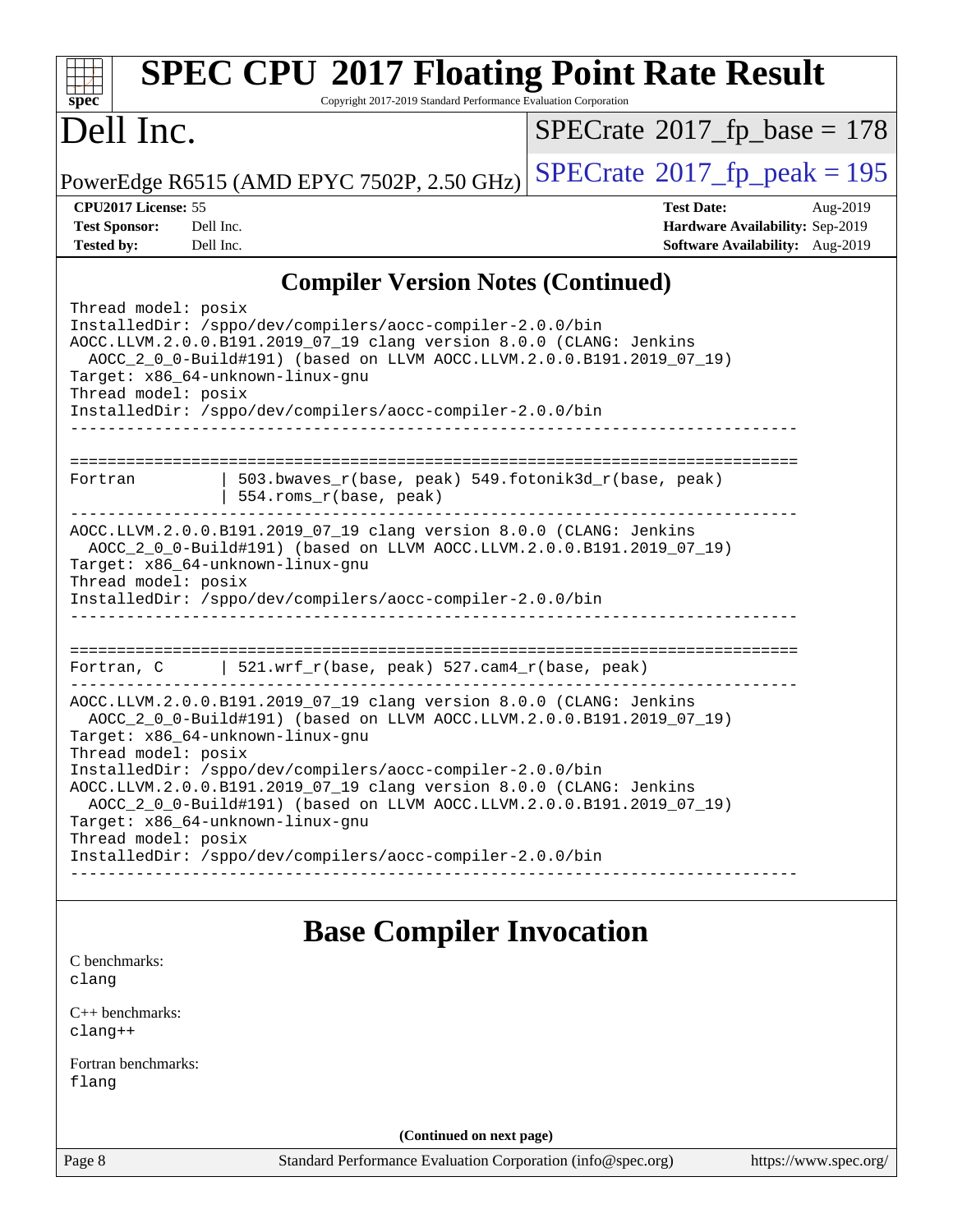# **[spec](http://www.spec.org/)**

# **[SPEC CPU](http://www.spec.org/auto/cpu2017/Docs/result-fields.html#SPECCPU2017FloatingPointRateResult)[2017 Floating Point Rate Result](http://www.spec.org/auto/cpu2017/Docs/result-fields.html#SPECCPU2017FloatingPointRateResult)**

Copyright 2017-2019 Standard Performance Evaluation Corporation

## Dell Inc.

 $SPECTate$ <sup>®</sup>[2017\\_fp\\_base =](http://www.spec.org/auto/cpu2017/Docs/result-fields.html#SPECrate2017fpbase) 178

PowerEdge R6515 (AMD EPYC 7502P, 2.50 GHz)  $\left|$  [SPECrate](http://www.spec.org/auto/cpu2017/Docs/result-fields.html#SPECrate2017fppeak)®[2017\\_fp\\_peak = 1](http://www.spec.org/auto/cpu2017/Docs/result-fields.html#SPECrate2017fppeak)95

**[CPU2017 License:](http://www.spec.org/auto/cpu2017/Docs/result-fields.html#CPU2017License)** 55 **[Test Date:](http://www.spec.org/auto/cpu2017/Docs/result-fields.html#TestDate)** Aug-2019 **[Test Sponsor:](http://www.spec.org/auto/cpu2017/Docs/result-fields.html#TestSponsor)** Dell Inc. **[Hardware Availability:](http://www.spec.org/auto/cpu2017/Docs/result-fields.html#HardwareAvailability)** Sep-2019 **[Tested by:](http://www.spec.org/auto/cpu2017/Docs/result-fields.html#Testedby)** Dell Inc. **[Software Availability:](http://www.spec.org/auto/cpu2017/Docs/result-fields.html#SoftwareAvailability)** Aug-2019

### **[Base Compiler Invocation \(Continued\)](http://www.spec.org/auto/cpu2017/Docs/result-fields.html#BaseCompilerInvocation)**

[Benchmarks using both Fortran and C](http://www.spec.org/auto/cpu2017/Docs/result-fields.html#BenchmarksusingbothFortranandC): [flang](http://www.spec.org/cpu2017/results/res2019q3/cpu2017-20190831-17288.flags.html#user_CC_FCbase_flang) [clang](http://www.spec.org/cpu2017/results/res2019q3/cpu2017-20190831-17288.flags.html#user_CC_FCbase_clang-c)

[Benchmarks using both C and C++](http://www.spec.org/auto/cpu2017/Docs/result-fields.html#BenchmarksusingbothCandCXX): [clang++](http://www.spec.org/cpu2017/results/res2019q3/cpu2017-20190831-17288.flags.html#user_CC_CXXbase_clang-cpp) [clang](http://www.spec.org/cpu2017/results/res2019q3/cpu2017-20190831-17288.flags.html#user_CC_CXXbase_clang-c)

[Benchmarks using Fortran, C, and C++:](http://www.spec.org/auto/cpu2017/Docs/result-fields.html#BenchmarksusingFortranCandCXX) [clang++](http://www.spec.org/cpu2017/results/res2019q3/cpu2017-20190831-17288.flags.html#user_CC_CXX_FCbase_clang-cpp) [clang](http://www.spec.org/cpu2017/results/res2019q3/cpu2017-20190831-17288.flags.html#user_CC_CXX_FCbase_clang-c) [flang](http://www.spec.org/cpu2017/results/res2019q3/cpu2017-20190831-17288.flags.html#user_CC_CXX_FCbase_flang)

### **[Base Portability Flags](http://www.spec.org/auto/cpu2017/Docs/result-fields.html#BasePortabilityFlags)**

 503.bwaves\_r: [-DSPEC\\_LP64](http://www.spec.org/cpu2017/results/res2019q3/cpu2017-20190831-17288.flags.html#suite_baseEXTRA_PORTABILITY503_bwaves_r_DSPEC_LP64) 507.cactuBSSN\_r: [-DSPEC\\_LP64](http://www.spec.org/cpu2017/results/res2019q3/cpu2017-20190831-17288.flags.html#suite_baseEXTRA_PORTABILITY507_cactuBSSN_r_DSPEC_LP64) 508.namd\_r: [-DSPEC\\_LP64](http://www.spec.org/cpu2017/results/res2019q3/cpu2017-20190831-17288.flags.html#suite_baseEXTRA_PORTABILITY508_namd_r_DSPEC_LP64) 510.parest\_r: [-DSPEC\\_LP64](http://www.spec.org/cpu2017/results/res2019q3/cpu2017-20190831-17288.flags.html#suite_baseEXTRA_PORTABILITY510_parest_r_DSPEC_LP64) 511.povray\_r: [-DSPEC\\_LP64](http://www.spec.org/cpu2017/results/res2019q3/cpu2017-20190831-17288.flags.html#suite_baseEXTRA_PORTABILITY511_povray_r_DSPEC_LP64) 519.lbm\_r: [-DSPEC\\_LP64](http://www.spec.org/cpu2017/results/res2019q3/cpu2017-20190831-17288.flags.html#suite_baseEXTRA_PORTABILITY519_lbm_r_DSPEC_LP64) 521.wrf\_r: [-DSPEC\\_CASE\\_FLAG](http://www.spec.org/cpu2017/results/res2019q3/cpu2017-20190831-17288.flags.html#b521.wrf_r_baseCPORTABILITY_DSPEC_CASE_FLAG) [-Mbyteswapio](http://www.spec.org/cpu2017/results/res2019q3/cpu2017-20190831-17288.flags.html#user_baseFPORTABILITY521_wrf_r_F-mbyteswapio_543c39ce38db59bcbc3b888917ef58c313007ae1c27520b689e012995ae261114051d1d5efcb4182d175ce22a6a15532d3a9999882dd2c360e6d853f41da6883) [-DSPEC\\_LP64](http://www.spec.org/cpu2017/results/res2019q3/cpu2017-20190831-17288.flags.html#suite_baseEXTRA_PORTABILITY521_wrf_r_DSPEC_LP64) 526.blender\_r: [-funsigned-char](http://www.spec.org/cpu2017/results/res2019q3/cpu2017-20190831-17288.flags.html#user_baseCPORTABILITY526_blender_r_aocc-unsigned-char) [-D\\_\\_BOOL\\_DEFINED](http://www.spec.org/cpu2017/results/res2019q3/cpu2017-20190831-17288.flags.html#b526.blender_r_baseCXXPORTABILITY_D__BOOL_DEFINED) [-DSPEC\\_LP64](http://www.spec.org/cpu2017/results/res2019q3/cpu2017-20190831-17288.flags.html#suite_baseEXTRA_PORTABILITY526_blender_r_DSPEC_LP64) 527.cam4\_r: [-DSPEC\\_CASE\\_FLAG](http://www.spec.org/cpu2017/results/res2019q3/cpu2017-20190831-17288.flags.html#b527.cam4_r_basePORTABILITY_DSPEC_CASE_FLAG) [-DSPEC\\_LP64](http://www.spec.org/cpu2017/results/res2019q3/cpu2017-20190831-17288.flags.html#suite_baseEXTRA_PORTABILITY527_cam4_r_DSPEC_LP64) 538.imagick\_r: [-DSPEC\\_LP64](http://www.spec.org/cpu2017/results/res2019q3/cpu2017-20190831-17288.flags.html#suite_baseEXTRA_PORTABILITY538_imagick_r_DSPEC_LP64) 544.nab\_r: [-DSPEC\\_LP64](http://www.spec.org/cpu2017/results/res2019q3/cpu2017-20190831-17288.flags.html#suite_baseEXTRA_PORTABILITY544_nab_r_DSPEC_LP64) 549.fotonik3d\_r: [-DSPEC\\_LP64](http://www.spec.org/cpu2017/results/res2019q3/cpu2017-20190831-17288.flags.html#suite_baseEXTRA_PORTABILITY549_fotonik3d_r_DSPEC_LP64) 554.roms\_r: [-DSPEC\\_LP64](http://www.spec.org/cpu2017/results/res2019q3/cpu2017-20190831-17288.flags.html#suite_baseEXTRA_PORTABILITY554_roms_r_DSPEC_LP64)

### **[Base Optimization Flags](http://www.spec.org/auto/cpu2017/Docs/result-fields.html#BaseOptimizationFlags)**

### [C benchmarks](http://www.spec.org/auto/cpu2017/Docs/result-fields.html#Cbenchmarks):

[-flto](http://www.spec.org/cpu2017/results/res2019q3/cpu2017-20190831-17288.flags.html#user_CCbase_aocc-flto) [-Wl,-mllvm -Wl,-function-specialize](http://www.spec.org/cpu2017/results/res2019q3/cpu2017-20190831-17288.flags.html#user_CCbase_F-function-specialize_7e7e661e57922243ee67c9a1251cb8910e607325179a0ce7f2884e09a6f5d4a5ef0ae4f37e8a2a11c95fc48e931f06dc2b6016f14b511fcb441e048bef1b065a) [-Wl,-mllvm -Wl,-region-vectorize](http://www.spec.org/cpu2017/results/res2019q3/cpu2017-20190831-17288.flags.html#user_CCbase_F-region-vectorize_fb6c6b5aa293c88efc6c7c2b52b20755e943585b1fe8658c35afef78727fff56e1a56891413c30e36b8e2a6f9a71126986319243e80eb6110b78b288f533c52b) [-Wl,-mllvm -Wl,-vector-library=LIBMVEC](http://www.spec.org/cpu2017/results/res2019q3/cpu2017-20190831-17288.flags.html#user_CCbase_F-use-vector-library_0a14b27fae317f283640384a31f7bfcc2bd4c1d0b5cfc618a3a430800c9b20217b00f61303eff223a3251b4f06ffbc9739dc5296db9d1fbb9ad24a3939d86d66) [-Wl,-mllvm -Wl,-reduce-array-computations=3](http://www.spec.org/cpu2017/results/res2019q3/cpu2017-20190831-17288.flags.html#user_CCbase_F-reduce-array-computations_b882aefe7a5dda4e33149f6299762b9a720dace3e498e13756f4c04e5a19edf5315c1f3993de2e61ec41e8c206231f84e05da7040e1bb5d69ba27d10a12507e4) [-O3](http://www.spec.org/cpu2017/results/res2019q3/cpu2017-20190831-17288.flags.html#user_CCbase_F-O3) [-ffast-math](http://www.spec.org/cpu2017/results/res2019q3/cpu2017-20190831-17288.flags.html#user_CCbase_aocc-ffast-math) [-march=znver2](http://www.spec.org/cpu2017/results/res2019q3/cpu2017-20190831-17288.flags.html#user_CCbase_aocc-march_3e2e19cff2eeef60c5d90b059483627c9ea47eca6d66670dbd53f9185f6439e27eb5e104cf773e9e8ab18c8842ce63e461a3e948d0214bd567ef3ade411bf467) [-fstruct-layout=3](http://www.spec.org/cpu2017/results/res2019q3/cpu2017-20190831-17288.flags.html#user_CCbase_F-struct-layout) [-mllvm -unroll-threshold=50](http://www.spec.org/cpu2017/results/res2019q3/cpu2017-20190831-17288.flags.html#user_CCbase_F-unroll-threshold_458874500b2c105d6d5cb4d7a611c40e2b16e9e3d26b355fea72d644c3673b4de4b3932662f0ed3dbec75c491a13da2d2ca81180bd779dc531083ef1e1e549dc) [-fremap-arrays](http://www.spec.org/cpu2017/results/res2019q3/cpu2017-20190831-17288.flags.html#user_CCbase_F-fremap-arrays) [-mllvm -function-specialize](http://www.spec.org/cpu2017/results/res2019q3/cpu2017-20190831-17288.flags.html#user_CCbase_F-function-specialize_233b3bdba86027f1b094368157e481c5bc59f40286dc25bfadc1858dcd5745c24fd30d5f188710db7fea399bcc9f44a80b3ce3aacc70a8870250c3ae5e1f35b8) [-mllvm -enable-gvn-hoist](http://www.spec.org/cpu2017/results/res2019q3/cpu2017-20190831-17288.flags.html#user_CCbase_F-enable-gvn-hoist_e5856354646dd6ca1333a0ad99b817e4cf8932b91b82809fd8fd47ceff7b22a89eba5c98fd3e3fa5200368fd772cec3dd56abc3c8f7b655a71b9f9848dddedd5) [-mllvm -reduce-array-computations=3](http://www.spec.org/cpu2017/results/res2019q3/cpu2017-20190831-17288.flags.html#user_CCbase_F-reduce-array-computations_aceadb8604558b566e0e3a0d7a3c1533923dd1fa0889614e16288028922629a28d5695c24d3b3be4306b1e311c54317dfffe3a2e57fbcaabc737a1798de39145) [-mllvm -global-vectorize-slp](http://www.spec.org/cpu2017/results/res2019q3/cpu2017-20190831-17288.flags.html#user_CCbase_F-global-vectorize-slp_a3935e8627af4ced727033b1ffd4db27f4d541a363d28d82bf4c2925fb3a0fd4115d6e42d13a2829f9e024d6608eb67a85cb49770f2da5c5ac8dbc737afad603) [-mllvm -vector-library=LIBMVEC](http://www.spec.org/cpu2017/results/res2019q3/cpu2017-20190831-17288.flags.html#user_CCbase_F-use-vector-library_e584e20b4f7ec96aa109254b65d8e01d864f3d68580371b9d93ed7c338191d4cfce20c3c864632264effc6bbe4c7c38153d02096a342ee92501c4a53204a7871) [-mllvm -inline-threshold=1000](http://www.spec.org/cpu2017/results/res2019q3/cpu2017-20190831-17288.flags.html#user_CCbase_dragonegg-llvm-inline-threshold_b7832241b0a6397e4ecdbaf0eb7defdc10f885c2a282fa3240fdc99844d543fda39cf8a4a9dccf68cf19b5438ac3b455264f478df15da0f4988afa40d8243bab) [-flv-function-specialization](http://www.spec.org/cpu2017/results/res2019q3/cpu2017-20190831-17288.flags.html#user_CCbase_F-flv-function-specialization) [-z muldefs](http://www.spec.org/cpu2017/results/res2019q3/cpu2017-20190831-17288.flags.html#user_CCbase_aocc-muldefs) [-lmvec](http://www.spec.org/cpu2017/results/res2019q3/cpu2017-20190831-17288.flags.html#user_CCbase_F-lmvec) [-lamdlibm](http://www.spec.org/cpu2017/results/res2019q3/cpu2017-20190831-17288.flags.html#user_CCbase_F-lamdlibm) [-ljemalloc](http://www.spec.org/cpu2017/results/res2019q3/cpu2017-20190831-17288.flags.html#user_CCbase_jemalloc-lib) [-lflang](http://www.spec.org/cpu2017/results/res2019q3/cpu2017-20190831-17288.flags.html#user_CCbase_F-lflang)

### [C++ benchmarks:](http://www.spec.org/auto/cpu2017/Docs/result-fields.html#CXXbenchmarks)

[-std=c++98](http://www.spec.org/cpu2017/results/res2019q3/cpu2017-20190831-17288.flags.html#user_CXXbase_std-cpp) [-flto](http://www.spec.org/cpu2017/results/res2019q3/cpu2017-20190831-17288.flags.html#user_CXXbase_aocc-flto) [-Wl,-mllvm -Wl,-function-specialize](http://www.spec.org/cpu2017/results/res2019q3/cpu2017-20190831-17288.flags.html#user_CXXbase_F-function-specialize_7e7e661e57922243ee67c9a1251cb8910e607325179a0ce7f2884e09a6f5d4a5ef0ae4f37e8a2a11c95fc48e931f06dc2b6016f14b511fcb441e048bef1b065a) [-Wl,-mllvm -Wl,-region-vectorize](http://www.spec.org/cpu2017/results/res2019q3/cpu2017-20190831-17288.flags.html#user_CXXbase_F-region-vectorize_fb6c6b5aa293c88efc6c7c2b52b20755e943585b1fe8658c35afef78727fff56e1a56891413c30e36b8e2a6f9a71126986319243e80eb6110b78b288f533c52b) [-Wl,-mllvm -Wl,-vector-library=LIBMVEC](http://www.spec.org/cpu2017/results/res2019q3/cpu2017-20190831-17288.flags.html#user_CXXbase_F-use-vector-library_0a14b27fae317f283640384a31f7bfcc2bd4c1d0b5cfc618a3a430800c9b20217b00f61303eff223a3251b4f06ffbc9739dc5296db9d1fbb9ad24a3939d86d66) [-Wl,-mllvm -Wl,-reduce-array-computations=3](http://www.spec.org/cpu2017/results/res2019q3/cpu2017-20190831-17288.flags.html#user_CXXbase_F-reduce-array-computations_b882aefe7a5dda4e33149f6299762b9a720dace3e498e13756f4c04e5a19edf5315c1f3993de2e61ec41e8c206231f84e05da7040e1bb5d69ba27d10a12507e4)

| Page 9 | Standard Performance Evaluation Corporation (info@spec.org) | https://www.spec.org/ |
|--------|-------------------------------------------------------------|-----------------------|
|--------|-------------------------------------------------------------|-----------------------|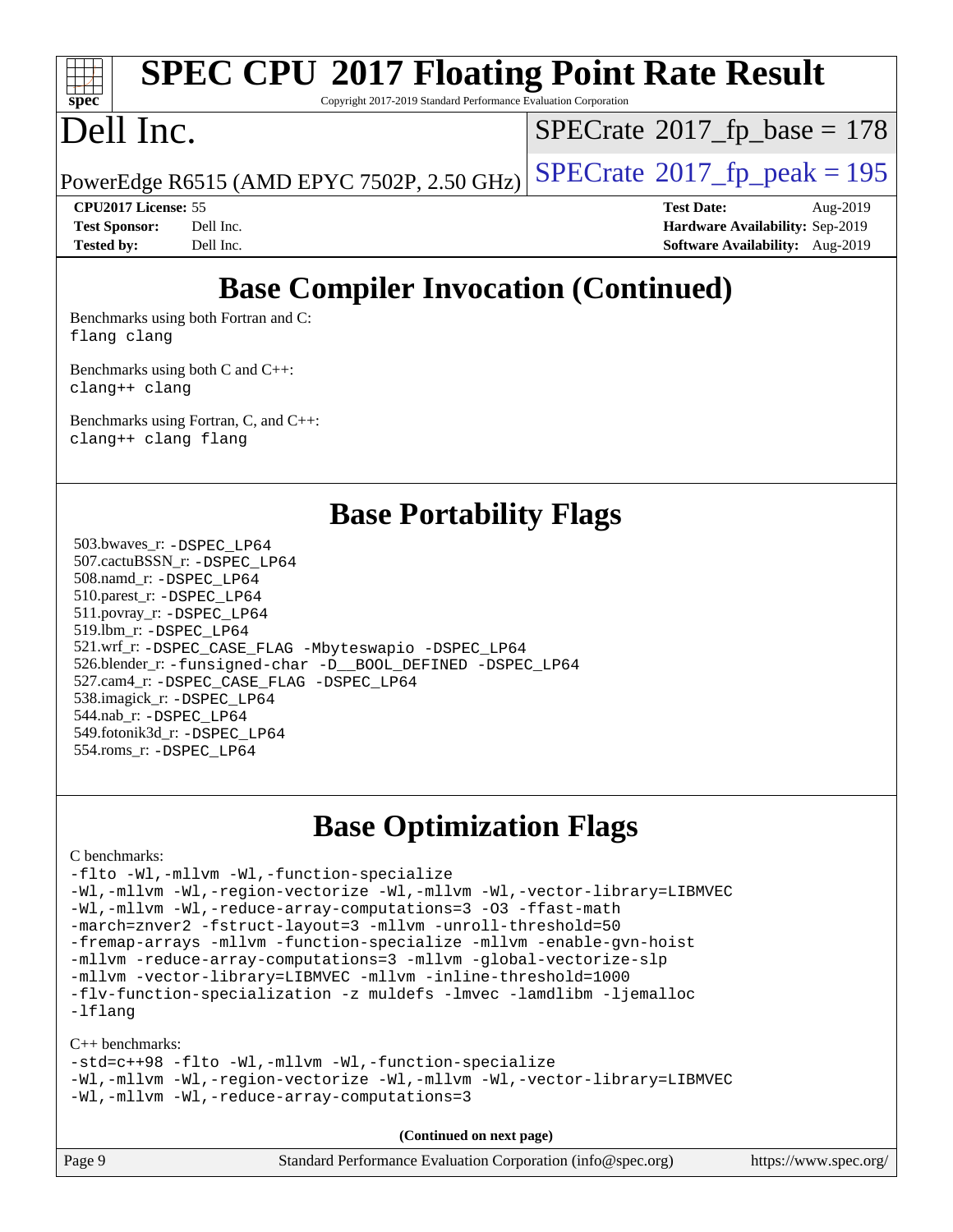

# **[SPEC CPU](http://www.spec.org/auto/cpu2017/Docs/result-fields.html#SPECCPU2017FloatingPointRateResult)[2017 Floating Point Rate Result](http://www.spec.org/auto/cpu2017/Docs/result-fields.html#SPECCPU2017FloatingPointRateResult)**

Copyright 2017-2019 Standard Performance Evaluation Corporation

## Dell Inc.

 $SPECTate$ <sup>®</sup>[2017\\_fp\\_base =](http://www.spec.org/auto/cpu2017/Docs/result-fields.html#SPECrate2017fpbase) 178

PowerEdge R6515 (AMD EPYC 7502P, 2.50 GHz)  $\text{SPECrate}^{\circ}2017$  $\text{SPECrate}^{\circ}2017$  $\text{SPECrate}^{\circ}2017$  fp peak = 195

**[CPU2017 License:](http://www.spec.org/auto/cpu2017/Docs/result-fields.html#CPU2017License)** 55 **[Test Date:](http://www.spec.org/auto/cpu2017/Docs/result-fields.html#TestDate)** Aug-2019 **[Test Sponsor:](http://www.spec.org/auto/cpu2017/Docs/result-fields.html#TestSponsor)** Dell Inc. **[Hardware Availability:](http://www.spec.org/auto/cpu2017/Docs/result-fields.html#HardwareAvailability)** Sep-2019 **[Tested by:](http://www.spec.org/auto/cpu2017/Docs/result-fields.html#Testedby)** Dell Inc. **[Software Availability:](http://www.spec.org/auto/cpu2017/Docs/result-fields.html#SoftwareAvailability)** Aug-2019

### **[Base Optimization Flags \(Continued\)](http://www.spec.org/auto/cpu2017/Docs/result-fields.html#BaseOptimizationFlags)**

[C++ benchmarks](http://www.spec.org/auto/cpu2017/Docs/result-fields.html#CXXbenchmarks) (continued):

[-Wl,-mllvm -Wl,-suppress-fmas](http://www.spec.org/cpu2017/results/res2019q3/cpu2017-20190831-17288.flags.html#user_CXXbase_F-suppress-fmas_f00f00630e4a059e8af9c161e9bbf420bcf19890a7f99d5933525e66aa4b0bb3ab2339d2b12d97d3a5f5d271e839fe9c109938e91fe06230fb53651590cfa1e8) [-O3](http://www.spec.org/cpu2017/results/res2019q3/cpu2017-20190831-17288.flags.html#user_CXXbase_F-O3) [-ffast-math](http://www.spec.org/cpu2017/results/res2019q3/cpu2017-20190831-17288.flags.html#user_CXXbase_aocc-ffast-math) [-march=znver2](http://www.spec.org/cpu2017/results/res2019q3/cpu2017-20190831-17288.flags.html#user_CXXbase_aocc-march_3e2e19cff2eeef60c5d90b059483627c9ea47eca6d66670dbd53f9185f6439e27eb5e104cf773e9e8ab18c8842ce63e461a3e948d0214bd567ef3ade411bf467) [-mllvm -loop-unswitch-threshold=200000](http://www.spec.org/cpu2017/results/res2019q3/cpu2017-20190831-17288.flags.html#user_CXXbase_F-loop-unswitch-threshold_f9a82ae3270e55b5fbf79d0d96ee93606b73edbbe527d20b18b7bff1a3a146ad50cfc7454c5297978340ae9213029016a7d16221274d672d3f7f42ed25274e1d) [-mllvm -vector-library=LIBMVEC](http://www.spec.org/cpu2017/results/res2019q3/cpu2017-20190831-17288.flags.html#user_CXXbase_F-use-vector-library_e584e20b4f7ec96aa109254b65d8e01d864f3d68580371b9d93ed7c338191d4cfce20c3c864632264effc6bbe4c7c38153d02096a342ee92501c4a53204a7871) [-mllvm -unroll-threshold=100](http://www.spec.org/cpu2017/results/res2019q3/cpu2017-20190831-17288.flags.html#user_CXXbase_F-unroll-threshold_2755d0c78138845d361fa1543e3a063fffa198df9b3edf0cfb856bbc88a81e1769b12ac7a550c5d35197be55360db1a3f95a8d1304df999456cabf5120c45168) [-flv-function-specialization](http://www.spec.org/cpu2017/results/res2019q3/cpu2017-20190831-17288.flags.html#user_CXXbase_F-flv-function-specialization) [-mllvm -enable-partial-unswitch](http://www.spec.org/cpu2017/results/res2019q3/cpu2017-20190831-17288.flags.html#user_CXXbase_F-enable-partial-unswitch_6e1c33f981d77963b1eaf834973128a7f33ce3f8e27f54689656697a35e89dcc875281e0e6283d043e32f367dcb605ba0e307a92e830f7e326789fa6c61b35d3) [-z muldefs](http://www.spec.org/cpu2017/results/res2019q3/cpu2017-20190831-17288.flags.html#user_CXXbase_aocc-muldefs) [-lmvec](http://www.spec.org/cpu2017/results/res2019q3/cpu2017-20190831-17288.flags.html#user_CXXbase_F-lmvec) [-lamdlibm](http://www.spec.org/cpu2017/results/res2019q3/cpu2017-20190831-17288.flags.html#user_CXXbase_F-lamdlibm) [-ljemalloc](http://www.spec.org/cpu2017/results/res2019q3/cpu2017-20190831-17288.flags.html#user_CXXbase_jemalloc-lib) [-lflang](http://www.spec.org/cpu2017/results/res2019q3/cpu2017-20190831-17288.flags.html#user_CXXbase_F-lflang)

### [Fortran benchmarks](http://www.spec.org/auto/cpu2017/Docs/result-fields.html#Fortranbenchmarks):

[-flto](http://www.spec.org/cpu2017/results/res2019q3/cpu2017-20190831-17288.flags.html#user_FCbase_aocc-flto) [-Wl,-mllvm -Wl,-function-specialize](http://www.spec.org/cpu2017/results/res2019q3/cpu2017-20190831-17288.flags.html#user_FCbase_F-function-specialize_7e7e661e57922243ee67c9a1251cb8910e607325179a0ce7f2884e09a6f5d4a5ef0ae4f37e8a2a11c95fc48e931f06dc2b6016f14b511fcb441e048bef1b065a) [-Wl,-mllvm -Wl,-region-vectorize](http://www.spec.org/cpu2017/results/res2019q3/cpu2017-20190831-17288.flags.html#user_FCbase_F-region-vectorize_fb6c6b5aa293c88efc6c7c2b52b20755e943585b1fe8658c35afef78727fff56e1a56891413c30e36b8e2a6f9a71126986319243e80eb6110b78b288f533c52b) [-Wl,-mllvm -Wl,-vector-library=LIBMVEC](http://www.spec.org/cpu2017/results/res2019q3/cpu2017-20190831-17288.flags.html#user_FCbase_F-use-vector-library_0a14b27fae317f283640384a31f7bfcc2bd4c1d0b5cfc618a3a430800c9b20217b00f61303eff223a3251b4f06ffbc9739dc5296db9d1fbb9ad24a3939d86d66) [-Wl,-mllvm -Wl,-reduce-array-computations=3](http://www.spec.org/cpu2017/results/res2019q3/cpu2017-20190831-17288.flags.html#user_FCbase_F-reduce-array-computations_b882aefe7a5dda4e33149f6299762b9a720dace3e498e13756f4c04e5a19edf5315c1f3993de2e61ec41e8c206231f84e05da7040e1bb5d69ba27d10a12507e4) [-O3](http://www.spec.org/cpu2017/results/res2019q3/cpu2017-20190831-17288.flags.html#user_FCbase_F-O3) [-march=znver2](http://www.spec.org/cpu2017/results/res2019q3/cpu2017-20190831-17288.flags.html#user_FCbase_aocc-march_3e2e19cff2eeef60c5d90b059483627c9ea47eca6d66670dbd53f9185f6439e27eb5e104cf773e9e8ab18c8842ce63e461a3e948d0214bd567ef3ade411bf467) [-funroll-loops](http://www.spec.org/cpu2017/results/res2019q3/cpu2017-20190831-17288.flags.html#user_FCbase_aocc-unroll-loops) [-Mrecursive](http://www.spec.org/cpu2017/results/res2019q3/cpu2017-20190831-17288.flags.html#user_FCbase_F-mrecursive_20a145d63f12d5750a899e17d4450b5b8b40330a9bb4af13688ca650e6fb30857bbbe44fb35cdbb895df6e5b2769de0a0d7659f51ff17acfbef6febafec4023f) [-mllvm -vector-library=LIBMVEC](http://www.spec.org/cpu2017/results/res2019q3/cpu2017-20190831-17288.flags.html#user_FCbase_F-use-vector-library_e584e20b4f7ec96aa109254b65d8e01d864f3d68580371b9d93ed7c338191d4cfce20c3c864632264effc6bbe4c7c38153d02096a342ee92501c4a53204a7871) [-z muldefs](http://www.spec.org/cpu2017/results/res2019q3/cpu2017-20190831-17288.flags.html#user_FCbase_aocc-muldefs) [-Kieee](http://www.spec.org/cpu2017/results/res2019q3/cpu2017-20190831-17288.flags.html#user_FCbase_F-kieee) [-fno-finite-math-only](http://www.spec.org/cpu2017/results/res2019q3/cpu2017-20190831-17288.flags.html#user_FCbase_aocc-fno-finite-math-only) [-lmvec](http://www.spec.org/cpu2017/results/res2019q3/cpu2017-20190831-17288.flags.html#user_FCbase_F-lmvec) [-lamdlibm](http://www.spec.org/cpu2017/results/res2019q3/cpu2017-20190831-17288.flags.html#user_FCbase_F-lamdlibm) [-ljemalloc](http://www.spec.org/cpu2017/results/res2019q3/cpu2017-20190831-17288.flags.html#user_FCbase_jemalloc-lib) [-lflang](http://www.spec.org/cpu2017/results/res2019q3/cpu2017-20190831-17288.flags.html#user_FCbase_F-lflang)

### [Benchmarks using both Fortran and C](http://www.spec.org/auto/cpu2017/Docs/result-fields.html#BenchmarksusingbothFortranandC):

```
-flto -Wl,-mllvm -Wl,-function-specialize
-Wl,-mllvm -Wl,-region-vectorize -Wl,-mllvm -Wl,-vector-library=LIBMVEC
-Wl,-mllvm -Wl,-reduce-array-computations=3 -O3 -ffast-math
-march=znver2 -fstruct-layout=3 -mllvm -unroll-threshold=50
-fremap-arrays -mllvm -function-specialize -mllvm -enable-gvn-hoist
-mllvm -reduce-array-computations=3 -mllvm -global-vectorize-slp
-mllvm -vector-library=LIBMVEC -mllvm -inline-threshold=1000
-flv-function-specialization -funroll-loops -Mrecursive -z muldefs
-Kieee -fno-finite-math-only -lmvec -lamdlibm -ljemalloc -lflang
```
### [Benchmarks using both C and C++](http://www.spec.org/auto/cpu2017/Docs/result-fields.html#BenchmarksusingbothCandCXX):

```
-std=c++98 -flto -Wl,-mllvm -Wl,-function-specialize
-Wl,-mllvm -Wl,-region-vectorize -Wl,-mllvm -Wl,-vector-library=LIBMVEC
-Wl,-mllvm -Wl,-reduce-array-computations=3
-Wl,-mllvm -Wl,-suppress-fmas -O3 -ffast-math -march=znver2
-fstruct-layout=3 -mllvm -unroll-threshold=50 -fremap-arrays
-mllvm -function-specialize -mllvm -enable-gvn-hoist
-mllvm -reduce-array-computations=3 -mllvm -global-vectorize-slp
-mllvm -vector-library=LIBMVEC -mllvm -inline-threshold=1000
-flv-function-specialization -mllvm -loop-unswitch-threshold=200000
-mllvm -unroll-threshold=100 -mllvm -enable-partial-unswitch -z muldefs
-lmvec-lamdlibm-ljemalloc-lflang
```
### [Benchmarks using Fortran, C, and C++:](http://www.spec.org/auto/cpu2017/Docs/result-fields.html#BenchmarksusingFortranCandCXX)

```
-std=c++98 -flto -Wl,-mllvm -Wl,-function-specialize
-Wl,-mllvm -Wl,-region-vectorize -Wl,-mllvm -Wl,-vector-library=LIBMVEC
-Wl,-mllvm -Wl,-reduce-array-computations=3
-Wl,-mllvm -Wl,-suppress-fmas -O3 -ffast-math -march=znver2
-fstruct-layout=3 -mllvm -unroll-threshold=50 -fremap-arrays
-mllvm -function-specialize -mllvm -enable-gvn-hoist
-mllvm -reduce-array-computations=3 -mllvm -global-vectorize-slp
```

| Page 10 | Standard Performance Evaluation Corporation (info@spec.org) |  | https://www.spec.org/ |
|---------|-------------------------------------------------------------|--|-----------------------|
|---------|-------------------------------------------------------------|--|-----------------------|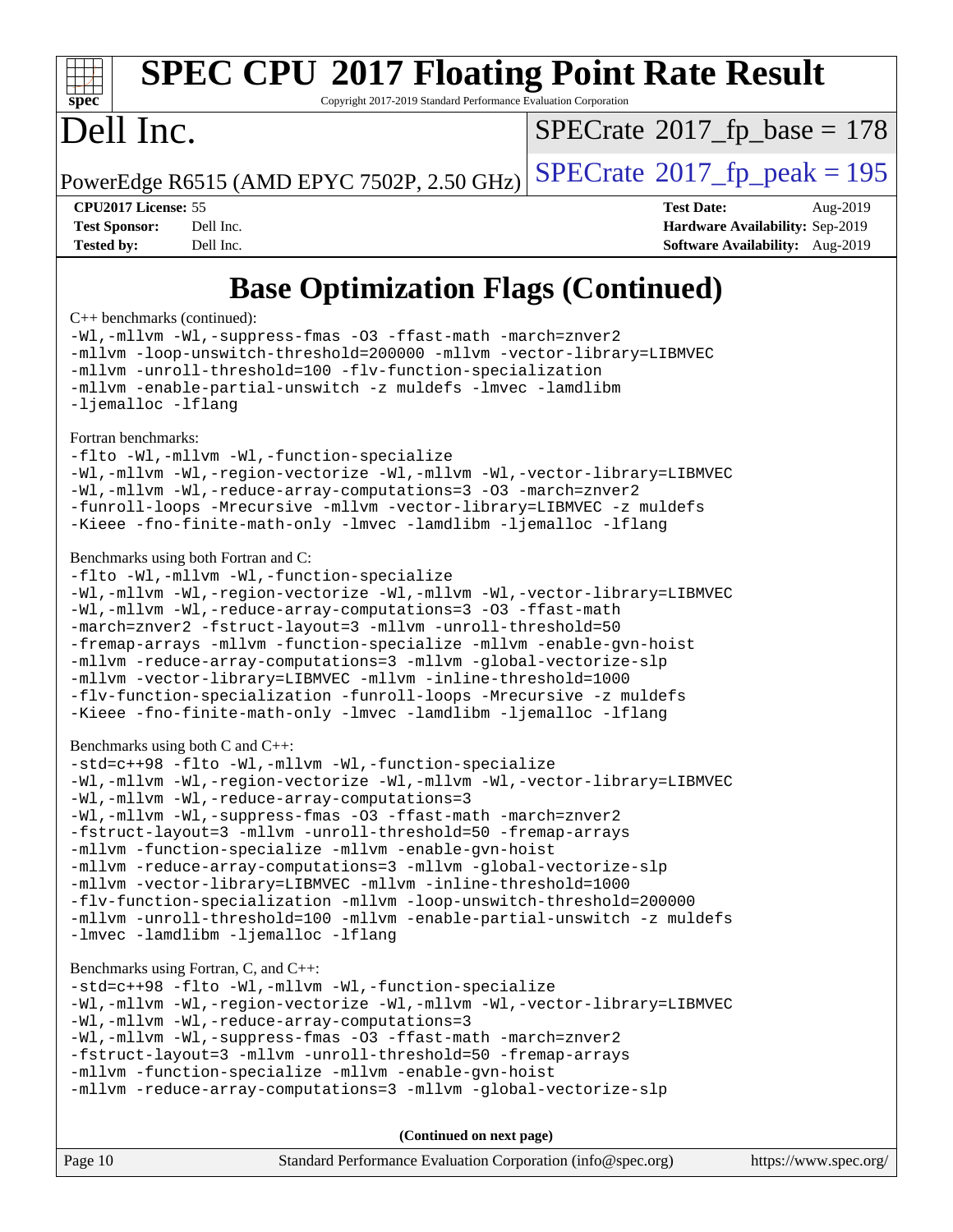

# **[SPEC CPU](http://www.spec.org/auto/cpu2017/Docs/result-fields.html#SPECCPU2017FloatingPointRateResult)[2017 Floating Point Rate Result](http://www.spec.org/auto/cpu2017/Docs/result-fields.html#SPECCPU2017FloatingPointRateResult)**

Copyright 2017-2019 Standard Performance Evaluation Corporation

## Dell Inc.

 $SPECrate$ <sup>®</sup>[2017\\_fp\\_base =](http://www.spec.org/auto/cpu2017/Docs/result-fields.html#SPECrate2017fpbase) 178

PowerEdge R6515 (AMD EPYC 7502P, 2.50 GHz)  $\left|$  [SPECrate](http://www.spec.org/auto/cpu2017/Docs/result-fields.html#SPECrate2017fppeak)®[2017\\_fp\\_peak = 1](http://www.spec.org/auto/cpu2017/Docs/result-fields.html#SPECrate2017fppeak)95

**[CPU2017 License:](http://www.spec.org/auto/cpu2017/Docs/result-fields.html#CPU2017License)** 55 **[Test Date:](http://www.spec.org/auto/cpu2017/Docs/result-fields.html#TestDate)** Aug-2019 **[Test Sponsor:](http://www.spec.org/auto/cpu2017/Docs/result-fields.html#TestSponsor)** Dell Inc. **[Hardware Availability:](http://www.spec.org/auto/cpu2017/Docs/result-fields.html#HardwareAvailability)** Sep-2019 **[Tested by:](http://www.spec.org/auto/cpu2017/Docs/result-fields.html#Testedby)** Dell Inc. **[Software Availability:](http://www.spec.org/auto/cpu2017/Docs/result-fields.html#SoftwareAvailability)** Aug-2019

### **[Base Optimization Flags \(Continued\)](http://www.spec.org/auto/cpu2017/Docs/result-fields.html#BaseOptimizationFlags)**

[Benchmarks using Fortran, C, and C++](http://www.spec.org/auto/cpu2017/Docs/result-fields.html#BenchmarksusingFortranCandCXX) (continued):

[-mllvm -vector-library=LIBMVEC](http://www.spec.org/cpu2017/results/res2019q3/cpu2017-20190831-17288.flags.html#user_CC_CXX_FCbase_F-use-vector-library_e584e20b4f7ec96aa109254b65d8e01d864f3d68580371b9d93ed7c338191d4cfce20c3c864632264effc6bbe4c7c38153d02096a342ee92501c4a53204a7871) [-mllvm -inline-threshold=1000](http://www.spec.org/cpu2017/results/res2019q3/cpu2017-20190831-17288.flags.html#user_CC_CXX_FCbase_dragonegg-llvm-inline-threshold_b7832241b0a6397e4ecdbaf0eb7defdc10f885c2a282fa3240fdc99844d543fda39cf8a4a9dccf68cf19b5438ac3b455264f478df15da0f4988afa40d8243bab) [-flv-function-specialization](http://www.spec.org/cpu2017/results/res2019q3/cpu2017-20190831-17288.flags.html#user_CC_CXX_FCbase_F-flv-function-specialization) [-mllvm -loop-unswitch-threshold=200000](http://www.spec.org/cpu2017/results/res2019q3/cpu2017-20190831-17288.flags.html#user_CC_CXX_FCbase_F-loop-unswitch-threshold_f9a82ae3270e55b5fbf79d0d96ee93606b73edbbe527d20b18b7bff1a3a146ad50cfc7454c5297978340ae9213029016a7d16221274d672d3f7f42ed25274e1d) [-mllvm -unroll-threshold=100](http://www.spec.org/cpu2017/results/res2019q3/cpu2017-20190831-17288.flags.html#user_CC_CXX_FCbase_F-unroll-threshold_2755d0c78138845d361fa1543e3a063fffa198df9b3edf0cfb856bbc88a81e1769b12ac7a550c5d35197be55360db1a3f95a8d1304df999456cabf5120c45168) [-mllvm -enable-partial-unswitch](http://www.spec.org/cpu2017/results/res2019q3/cpu2017-20190831-17288.flags.html#user_CC_CXX_FCbase_F-enable-partial-unswitch_6e1c33f981d77963b1eaf834973128a7f33ce3f8e27f54689656697a35e89dcc875281e0e6283d043e32f367dcb605ba0e307a92e830f7e326789fa6c61b35d3)

[-funroll-loops](http://www.spec.org/cpu2017/results/res2019q3/cpu2017-20190831-17288.flags.html#user_CC_CXX_FCbase_aocc-unroll-loops) [-Mrecursive](http://www.spec.org/cpu2017/results/res2019q3/cpu2017-20190831-17288.flags.html#user_CC_CXX_FCbase_F-mrecursive_20a145d63f12d5750a899e17d4450b5b8b40330a9bb4af13688ca650e6fb30857bbbe44fb35cdbb895df6e5b2769de0a0d7659f51ff17acfbef6febafec4023f) [-z muldefs](http://www.spec.org/cpu2017/results/res2019q3/cpu2017-20190831-17288.flags.html#user_CC_CXX_FCbase_aocc-muldefs) [-Kieee](http://www.spec.org/cpu2017/results/res2019q3/cpu2017-20190831-17288.flags.html#user_CC_CXX_FCbase_F-kieee) [-fno-finite-math-only](http://www.spec.org/cpu2017/results/res2019q3/cpu2017-20190831-17288.flags.html#user_CC_CXX_FCbase_aocc-fno-finite-math-only)

[-lmvec](http://www.spec.org/cpu2017/results/res2019q3/cpu2017-20190831-17288.flags.html#user_CC_CXX_FCbase_F-lmvec) [-lamdlibm](http://www.spec.org/cpu2017/results/res2019q3/cpu2017-20190831-17288.flags.html#user_CC_CXX_FCbase_F-lamdlibm) [-ljemalloc](http://www.spec.org/cpu2017/results/res2019q3/cpu2017-20190831-17288.flags.html#user_CC_CXX_FCbase_jemalloc-lib) [-lflang](http://www.spec.org/cpu2017/results/res2019q3/cpu2017-20190831-17288.flags.html#user_CC_CXX_FCbase_F-lflang)

### **[Peak Compiler Invocation](http://www.spec.org/auto/cpu2017/Docs/result-fields.html#PeakCompilerInvocation)**

[C benchmarks](http://www.spec.org/auto/cpu2017/Docs/result-fields.html#Cbenchmarks): [clang](http://www.spec.org/cpu2017/results/res2019q3/cpu2017-20190831-17288.flags.html#user_CCpeak_clang-c)

[C++ benchmarks:](http://www.spec.org/auto/cpu2017/Docs/result-fields.html#CXXbenchmarks) [clang++](http://www.spec.org/cpu2017/results/res2019q3/cpu2017-20190831-17288.flags.html#user_CXXpeak_clang-cpp)

[Fortran benchmarks](http://www.spec.org/auto/cpu2017/Docs/result-fields.html#Fortranbenchmarks): [flang](http://www.spec.org/cpu2017/results/res2019q3/cpu2017-20190831-17288.flags.html#user_FCpeak_flang)

[Benchmarks using both Fortran and C](http://www.spec.org/auto/cpu2017/Docs/result-fields.html#BenchmarksusingbothFortranandC): [flang](http://www.spec.org/cpu2017/results/res2019q3/cpu2017-20190831-17288.flags.html#user_CC_FCpeak_flang) [clang](http://www.spec.org/cpu2017/results/res2019q3/cpu2017-20190831-17288.flags.html#user_CC_FCpeak_clang-c)

[Benchmarks using both C and C++](http://www.spec.org/auto/cpu2017/Docs/result-fields.html#BenchmarksusingbothCandCXX): [clang++](http://www.spec.org/cpu2017/results/res2019q3/cpu2017-20190831-17288.flags.html#user_CC_CXXpeak_clang-cpp) [clang](http://www.spec.org/cpu2017/results/res2019q3/cpu2017-20190831-17288.flags.html#user_CC_CXXpeak_clang-c)

[Benchmarks using Fortran, C, and C++:](http://www.spec.org/auto/cpu2017/Docs/result-fields.html#BenchmarksusingFortranCandCXX) [clang++](http://www.spec.org/cpu2017/results/res2019q3/cpu2017-20190831-17288.flags.html#user_CC_CXX_FCpeak_clang-cpp) [clang](http://www.spec.org/cpu2017/results/res2019q3/cpu2017-20190831-17288.flags.html#user_CC_CXX_FCpeak_clang-c) [flang](http://www.spec.org/cpu2017/results/res2019q3/cpu2017-20190831-17288.flags.html#user_CC_CXX_FCpeak_flang)

## **[Peak Portability Flags](http://www.spec.org/auto/cpu2017/Docs/result-fields.html#PeakPortabilityFlags)**

Same as Base Portability Flags

## **[Peak Optimization Flags](http://www.spec.org/auto/cpu2017/Docs/result-fields.html#PeakOptimizationFlags)**

[C benchmarks](http://www.spec.org/auto/cpu2017/Docs/result-fields.html#Cbenchmarks):

519.lbm\_r: basepeak = yes

```
 538.imagick_r: -flto -Wl,-mllvm -Wl,-function-specialize
-Wl,-mllvm -Wl,-region-vectorize
-Wl,-mllvm -Wl,-vector-library=LIBMVEC
```
**(Continued on next page)**

Page 11 Standard Performance Evaluation Corporation [\(info@spec.org\)](mailto:info@spec.org) <https://www.spec.org/>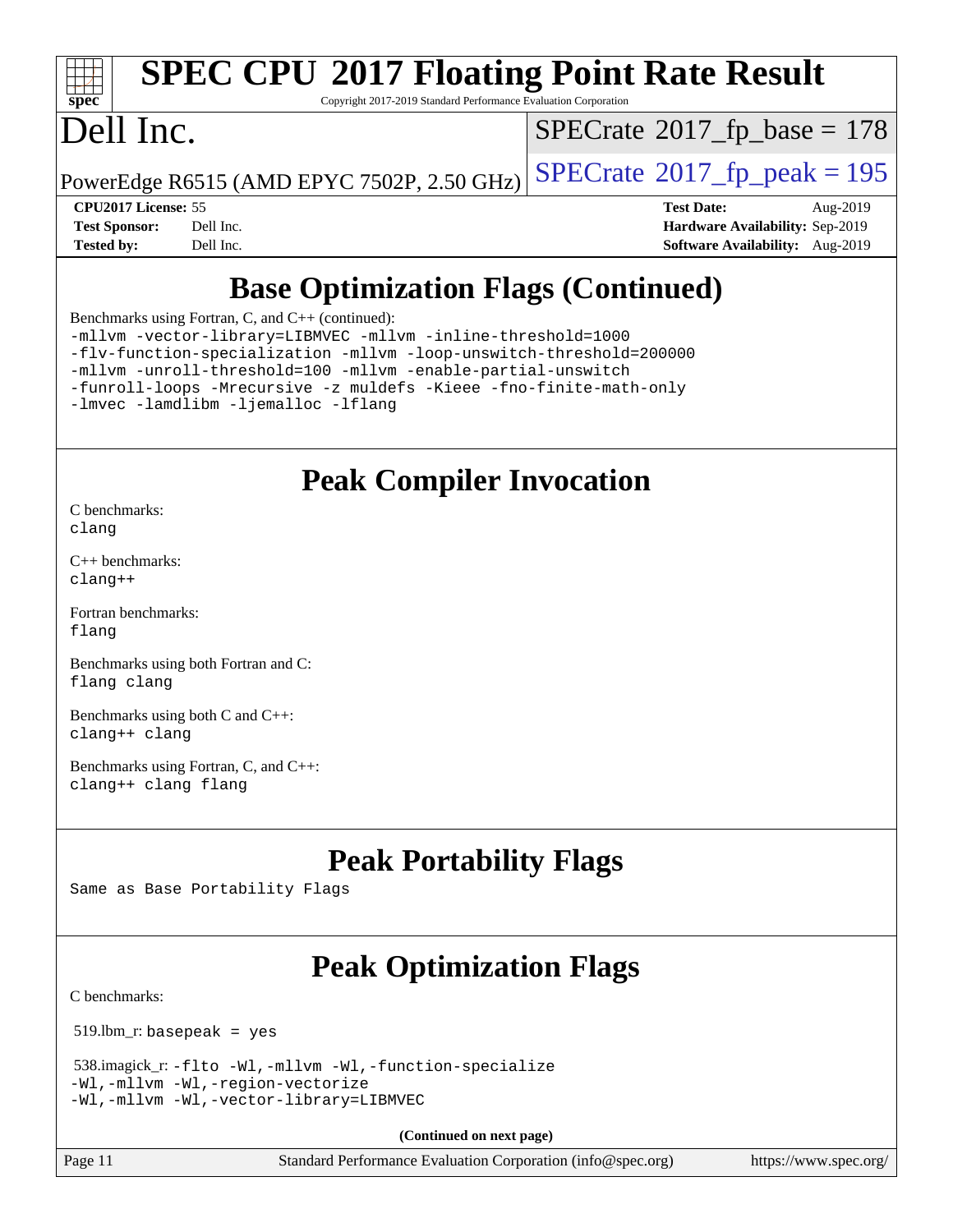### **[spec](http://www.spec.org/) [SPEC CPU](http://www.spec.org/auto/cpu2017/Docs/result-fields.html#SPECCPU2017FloatingPointRateResult)[2017 Floating Point Rate Result](http://www.spec.org/auto/cpu2017/Docs/result-fields.html#SPECCPU2017FloatingPointRateResult)** Copyright 2017-2019 Standard Performance Evaluation Corporation Dell Inc. PowerEdge R6515 (AMD EPYC 7502P, 2.50 GHz)  $\text{SPECrate}^{\circ}2017$  $\text{SPECrate}^{\circ}2017$  $\text{SPECrate}^{\circ}2017$  fp peak = 195  $SPECrate$ <sup>®</sup>[2017\\_fp\\_base =](http://www.spec.org/auto/cpu2017/Docs/result-fields.html#SPECrate2017fpbase) 178

**[CPU2017 License:](http://www.spec.org/auto/cpu2017/Docs/result-fields.html#CPU2017License)** 55 **[Test Date:](http://www.spec.org/auto/cpu2017/Docs/result-fields.html#TestDate)** Aug-2019 **[Test Sponsor:](http://www.spec.org/auto/cpu2017/Docs/result-fields.html#TestSponsor)** Dell Inc. **[Hardware Availability:](http://www.spec.org/auto/cpu2017/Docs/result-fields.html#HardwareAvailability)** Sep-2019 **[Tested by:](http://www.spec.org/auto/cpu2017/Docs/result-fields.html#Testedby)** Dell Inc. **[Software Availability:](http://www.spec.org/auto/cpu2017/Docs/result-fields.html#SoftwareAvailability)** Aug-2019

### **[Peak Optimization Flags \(Continued\)](http://www.spec.org/auto/cpu2017/Docs/result-fields.html#PeakOptimizationFlags)**

```
 538.imagick_r (continued):
-Wl,-mllvm -Wl,-reduce-array-computations=3 -Ofast
-march=znver2 -mno-sse4a -fstruct-layout=5
-mllvm -vectorize-memory-aggressively
-mllvm -function-specialize -mllvm -enable-gvn-hoist
-mllvm -unroll-threshold=50 -fremap-arrays
-mllvm -vector-library=LIBMVEC
-mllvm -reduce-array-computations=3
-mllvm -global-vectorize-slp -mllvm -inline-threshold=1000
-flv-function-specialization -lmvec -lamdlibm -ljemalloc
-lflang
 544.nab_r: Same as 538.imagick_r
C++ benchmarks: 
 508.namd_r: basepeak = yes
 510.parest_r: -std=c++98 -flto -Wl,-mllvm -Wl,-function-specialize
-Wl,-mllvm -Wl,-region-vectorize
-Wl,-mllvm -Wl,-vector-library=LIBMVEC
-Wl,-mllvm -Wl,-reduce-array-computations=3
-Wl,-mllvm -Wl,-suppress-fmas -Ofast -march=znver2
-flv-function-specialization -mllvm -unroll-threshold=100
-mllvm -enable-partial-unswitch
-mllvm -loop-unswitch-threshold=200000
-mllvm -vector-library=LIBMVEC
-mllvm -inline-threshold=1000 -lmvec -lamdlibm -ljemalloc
-lflang
Fortran benchmarks: 
 503.bwaves_r: -flto -Wl,-mllvm -Wl,-function-specialize
-Wl,-mllvm -Wl,-region-vectorize
-Wl,-mllvm -Wl,-vector-library=LIBMVEC
-Wl,-mllvm -Wl,-reduce-array-computations=3 -O3
-march=znver2 -funroll-loops -Mrecursive
-mllvm -vector-library=LIBMVEC -Kieee
-fno-finite-math-only -lmvec -lamdlibm -ljemalloc
-lflang
 549.fotonik3d_r: Same as 503.bwaves_r
 554.roms_r: -flto -Wl,-mllvm -Wl,-function-specialize
-Wl,-mllvm -Wl,-region-vectorize
-Wl,-mllvm -Wl,-vector-library=LIBMVEC
                                     (Continued on next page)
```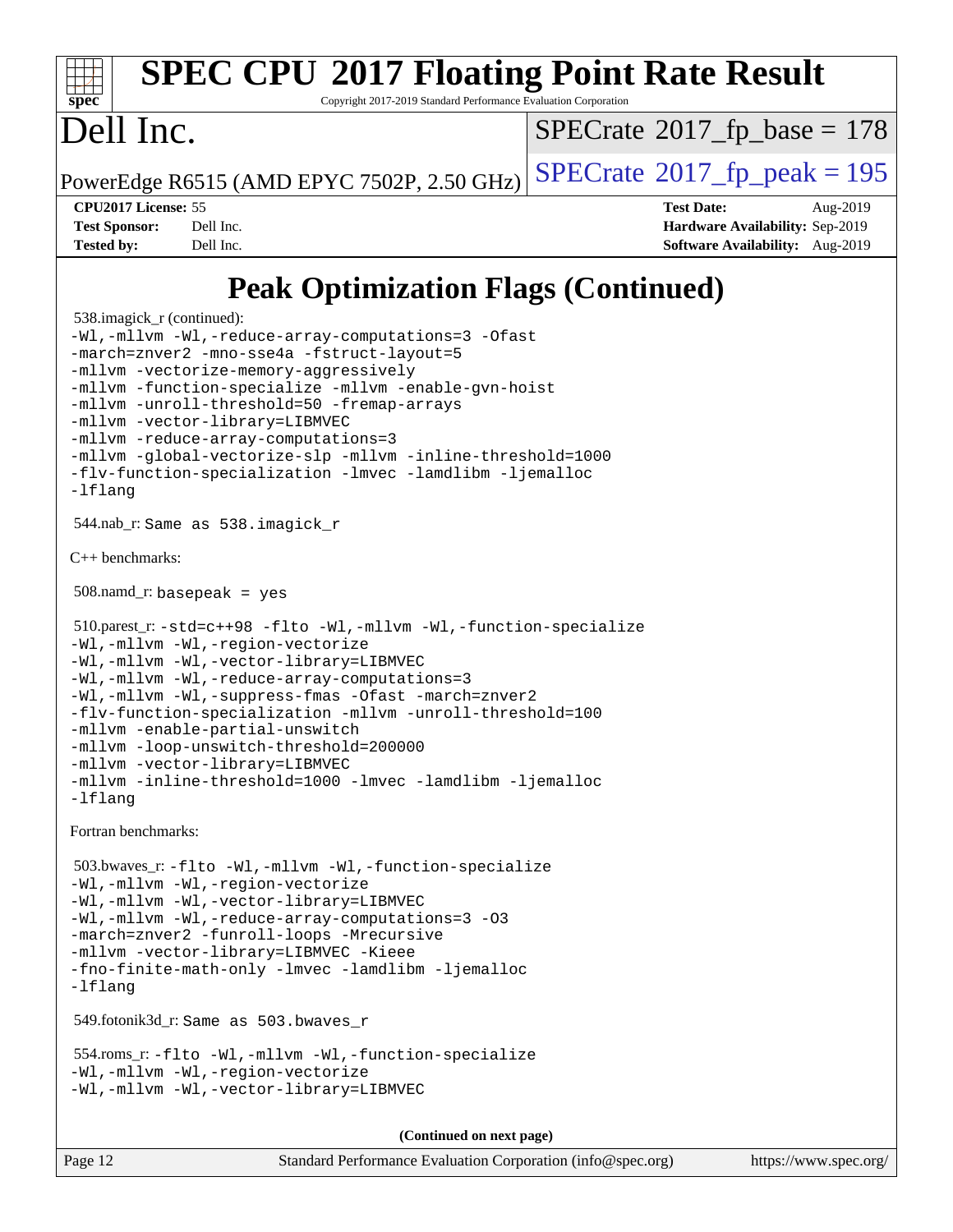

# **[SPEC CPU](http://www.spec.org/auto/cpu2017/Docs/result-fields.html#SPECCPU2017FloatingPointRateResult)[2017 Floating Point Rate Result](http://www.spec.org/auto/cpu2017/Docs/result-fields.html#SPECCPU2017FloatingPointRateResult)**

Copyright 2017-2019 Standard Performance Evaluation Corporation

## Dell Inc.

 $SPECrate$ <sup>®</sup>[2017\\_fp\\_base =](http://www.spec.org/auto/cpu2017/Docs/result-fields.html#SPECrate2017fpbase) 178

PowerEdge R6515 (AMD EPYC 7502P, 2.50 GHz)  $\text{SPECrate}^{\circ}2017$  $\text{SPECrate}^{\circ}2017$  $\text{SPECrate}^{\circ}2017$  fp peak = 195

**[CPU2017 License:](http://www.spec.org/auto/cpu2017/Docs/result-fields.html#CPU2017License)** 55 **[Test Date:](http://www.spec.org/auto/cpu2017/Docs/result-fields.html#TestDate)** Aug-2019 **[Test Sponsor:](http://www.spec.org/auto/cpu2017/Docs/result-fields.html#TestSponsor)** Dell Inc. **[Hardware Availability:](http://www.spec.org/auto/cpu2017/Docs/result-fields.html#HardwareAvailability)** Sep-2019 **[Tested by:](http://www.spec.org/auto/cpu2017/Docs/result-fields.html#Testedby)** Dell Inc. **[Software Availability:](http://www.spec.org/auto/cpu2017/Docs/result-fields.html#SoftwareAvailability)** Aug-2019

### **[Peak Optimization Flags \(Continued\)](http://www.spec.org/auto/cpu2017/Docs/result-fields.html#PeakOptimizationFlags)**

554.roms\_r (continued):

[-Wl,-mllvm -Wl,-reduce-array-computations=3](http://www.spec.org/cpu2017/results/res2019q3/cpu2017-20190831-17288.flags.html#user_peakLDFLAGS554_roms_r_F-reduce-array-computations_b882aefe7a5dda4e33149f6299762b9a720dace3e498e13756f4c04e5a19edf5315c1f3993de2e61ec41e8c206231f84e05da7040e1bb5d69ba27d10a12507e4) [-Wl,-mllvm -Wl,-enable-X86-prefetching](http://www.spec.org/cpu2017/results/res2019q3/cpu2017-20190831-17288.flags.html#user_peakLDFFLAGS554_roms_r_F-enable-X86-prefetching_362de7b2f7f327d498ff3502bcaa6d8937de40fbbc59a600e539433e6b2cb9ea5e30d4a00c3465ce74a160670b5fcaffd57d10fdc90b0d7ee2c6f387a6bf1aee) [-O3](http://www.spec.org/cpu2017/results/res2019q3/cpu2017-20190831-17288.flags.html#user_peakFOPTIMIZE554_roms_r_F-O3) [-march=znver2](http://www.spec.org/cpu2017/results/res2019q3/cpu2017-20190831-17288.flags.html#user_peakFOPTIMIZE554_roms_r_aocc-march_3e2e19cff2eeef60c5d90b059483627c9ea47eca6d66670dbd53f9185f6439e27eb5e104cf773e9e8ab18c8842ce63e461a3e948d0214bd567ef3ade411bf467) [-funroll-loops](http://www.spec.org/cpu2017/results/res2019q3/cpu2017-20190831-17288.flags.html#user_peakFOPTIMIZE554_roms_r_aocc-unroll-loops) [-Mrecursive](http://www.spec.org/cpu2017/results/res2019q3/cpu2017-20190831-17288.flags.html#user_peakFOPTIMIZE554_roms_r_F-mrecursive_20a145d63f12d5750a899e17d4450b5b8b40330a9bb4af13688ca650e6fb30857bbbe44fb35cdbb895df6e5b2769de0a0d7659f51ff17acfbef6febafec4023f) [-mllvm -vector-library=LIBMVEC](http://www.spec.org/cpu2017/results/res2019q3/cpu2017-20190831-17288.flags.html#user_peakFOPTIMIZE554_roms_r_F-use-vector-library_e584e20b4f7ec96aa109254b65d8e01d864f3d68580371b9d93ed7c338191d4cfce20c3c864632264effc6bbe4c7c38153d02096a342ee92501c4a53204a7871) [-Kieee](http://www.spec.org/cpu2017/results/res2019q3/cpu2017-20190831-17288.flags.html#user_peakEXTRA_FFLAGS554_roms_r_F-kieee) [-fno-finite-math-only](http://www.spec.org/cpu2017/results/res2019q3/cpu2017-20190831-17288.flags.html#user_peakEXTRA_FFLAGS554_roms_r_aocc-fno-finite-math-only) [-lmvec](http://www.spec.org/cpu2017/results/res2019q3/cpu2017-20190831-17288.flags.html#user_peakEXTRA_FLIBSEXTRA_LIBS554_roms_r_F-lmvec) [-lamdlibm](http://www.spec.org/cpu2017/results/res2019q3/cpu2017-20190831-17288.flags.html#user_peakEXTRA_FLIBSEXTRA_LIBS554_roms_r_F-lamdlibm) [-ljemalloc](http://www.spec.org/cpu2017/results/res2019q3/cpu2017-20190831-17288.flags.html#user_peakEXTRA_LIBS554_roms_r_jemalloc-lib) [-lflang](http://www.spec.org/cpu2017/results/res2019q3/cpu2017-20190831-17288.flags.html#user_peakEXTRA_LIBS554_roms_r_F-lflang) [Benchmarks using both Fortran and C](http://www.spec.org/auto/cpu2017/Docs/result-fields.html#BenchmarksusingbothFortranandC): [-flto](http://www.spec.org/cpu2017/results/res2019q3/cpu2017-20190831-17288.flags.html#user_CC_FCpeak_aocc-flto) [-Wl,-mllvm -Wl,-function-specialize](http://www.spec.org/cpu2017/results/res2019q3/cpu2017-20190831-17288.flags.html#user_CC_FCpeak_F-function-specialize_7e7e661e57922243ee67c9a1251cb8910e607325179a0ce7f2884e09a6f5d4a5ef0ae4f37e8a2a11c95fc48e931f06dc2b6016f14b511fcb441e048bef1b065a) [-Wl,-mllvm -Wl,-region-vectorize](http://www.spec.org/cpu2017/results/res2019q3/cpu2017-20190831-17288.flags.html#user_CC_FCpeak_F-region-vectorize_fb6c6b5aa293c88efc6c7c2b52b20755e943585b1fe8658c35afef78727fff56e1a56891413c30e36b8e2a6f9a71126986319243e80eb6110b78b288f533c52b) [-Wl,-mllvm -Wl,-vector-library=LIBMVEC](http://www.spec.org/cpu2017/results/res2019q3/cpu2017-20190831-17288.flags.html#user_CC_FCpeak_F-use-vector-library_0a14b27fae317f283640384a31f7bfcc2bd4c1d0b5cfc618a3a430800c9b20217b00f61303eff223a3251b4f06ffbc9739dc5296db9d1fbb9ad24a3939d86d66) [-Wl,-mllvm -Wl,-reduce-array-computations=3](http://www.spec.org/cpu2017/results/res2019q3/cpu2017-20190831-17288.flags.html#user_CC_FCpeak_F-reduce-array-computations_b882aefe7a5dda4e33149f6299762b9a720dace3e498e13756f4c04e5a19edf5315c1f3993de2e61ec41e8c206231f84e05da7040e1bb5d69ba27d10a12507e4) [-Ofast](http://www.spec.org/cpu2017/results/res2019q3/cpu2017-20190831-17288.flags.html#user_CC_FCpeak_aocc-Ofast) [-march=znver2](http://www.spec.org/cpu2017/results/res2019q3/cpu2017-20190831-17288.flags.html#user_CC_FCpeak_aocc-march_3e2e19cff2eeef60c5d90b059483627c9ea47eca6d66670dbd53f9185f6439e27eb5e104cf773e9e8ab18c8842ce63e461a3e948d0214bd567ef3ade411bf467) [-mno-sse4a](http://www.spec.org/cpu2017/results/res2019q3/cpu2017-20190831-17288.flags.html#user_CC_FCpeak_F-mno-sse4a) [-fstruct-layout=5](http://www.spec.org/cpu2017/results/res2019q3/cpu2017-20190831-17288.flags.html#user_CC_FCpeak_F-struct-layout_0de9d3561e9f54a54e0843cce081bd13a08ab3e9a82696f3346606c2e11360c37113781019b02fa128d9f650e68f1ffd209bab5c3a026c1ad23e4e7f60646b23) [-mllvm -vectorize-memory-aggressively](http://www.spec.org/cpu2017/results/res2019q3/cpu2017-20190831-17288.flags.html#user_CC_FCpeak_F-vectorize-memory-aggressively_24b72a4417f50ade9e698c5b3bed87ab456cc6fc8ec6439480cb84f36ad6a3975af6e87206dea402e3871a1464ff3d60bc798e0250f330177ba629a260df1857) [-mllvm -function-specialize](http://www.spec.org/cpu2017/results/res2019q3/cpu2017-20190831-17288.flags.html#user_CC_FCpeak_F-function-specialize_233b3bdba86027f1b094368157e481c5bc59f40286dc25bfadc1858dcd5745c24fd30d5f188710db7fea399bcc9f44a80b3ce3aacc70a8870250c3ae5e1f35b8) [-mllvm -enable-gvn-hoist](http://www.spec.org/cpu2017/results/res2019q3/cpu2017-20190831-17288.flags.html#user_CC_FCpeak_F-enable-gvn-hoist_e5856354646dd6ca1333a0ad99b817e4cf8932b91b82809fd8fd47ceff7b22a89eba5c98fd3e3fa5200368fd772cec3dd56abc3c8f7b655a71b9f9848dddedd5) [-mllvm -unroll-threshold=50](http://www.spec.org/cpu2017/results/res2019q3/cpu2017-20190831-17288.flags.html#user_CC_FCpeak_F-unroll-threshold_458874500b2c105d6d5cb4d7a611c40e2b16e9e3d26b355fea72d644c3673b4de4b3932662f0ed3dbec75c491a13da2d2ca81180bd779dc531083ef1e1e549dc) [-fremap-arrays](http://www.spec.org/cpu2017/results/res2019q3/cpu2017-20190831-17288.flags.html#user_CC_FCpeak_F-fremap-arrays) [-mllvm -vector-library=LIBMVEC](http://www.spec.org/cpu2017/results/res2019q3/cpu2017-20190831-17288.flags.html#user_CC_FCpeak_F-use-vector-library_e584e20b4f7ec96aa109254b65d8e01d864f3d68580371b9d93ed7c338191d4cfce20c3c864632264effc6bbe4c7c38153d02096a342ee92501c4a53204a7871) [-mllvm -reduce-array-computations=3](http://www.spec.org/cpu2017/results/res2019q3/cpu2017-20190831-17288.flags.html#user_CC_FCpeak_F-reduce-array-computations_aceadb8604558b566e0e3a0d7a3c1533923dd1fa0889614e16288028922629a28d5695c24d3b3be4306b1e311c54317dfffe3a2e57fbcaabc737a1798de39145) [-mllvm -global-vectorize-slp](http://www.spec.org/cpu2017/results/res2019q3/cpu2017-20190831-17288.flags.html#user_CC_FCpeak_F-global-vectorize-slp_a3935e8627af4ced727033b1ffd4db27f4d541a363d28d82bf4c2925fb3a0fd4115d6e42d13a2829f9e024d6608eb67a85cb49770f2da5c5ac8dbc737afad603) [-mllvm -inline-threshold=1000](http://www.spec.org/cpu2017/results/res2019q3/cpu2017-20190831-17288.flags.html#user_CC_FCpeak_dragonegg-llvm-inline-threshold_b7832241b0a6397e4ecdbaf0eb7defdc10f885c2a282fa3240fdc99844d543fda39cf8a4a9dccf68cf19b5438ac3b455264f478df15da0f4988afa40d8243bab) [-flv-function-specialization](http://www.spec.org/cpu2017/results/res2019q3/cpu2017-20190831-17288.flags.html#user_CC_FCpeak_F-flv-function-specialization) [-O3](http://www.spec.org/cpu2017/results/res2019q3/cpu2017-20190831-17288.flags.html#user_CC_FCpeak_F-O3) [-funroll-loops](http://www.spec.org/cpu2017/results/res2019q3/cpu2017-20190831-17288.flags.html#user_CC_FCpeak_aocc-unroll-loops) [-Mrecursive](http://www.spec.org/cpu2017/results/res2019q3/cpu2017-20190831-17288.flags.html#user_CC_FCpeak_F-mrecursive_20a145d63f12d5750a899e17d4450b5b8b40330a9bb4af13688ca650e6fb30857bbbe44fb35cdbb895df6e5b2769de0a0d7659f51ff17acfbef6febafec4023f) [-Kieee](http://www.spec.org/cpu2017/results/res2019q3/cpu2017-20190831-17288.flags.html#user_CC_FCpeak_F-kieee) [-fno-finite-math-only](http://www.spec.org/cpu2017/results/res2019q3/cpu2017-20190831-17288.flags.html#user_CC_FCpeak_aocc-fno-finite-math-only) [-lmvec](http://www.spec.org/cpu2017/results/res2019q3/cpu2017-20190831-17288.flags.html#user_CC_FCpeak_F-lmvec) [-lamdlibm](http://www.spec.org/cpu2017/results/res2019q3/cpu2017-20190831-17288.flags.html#user_CC_FCpeak_F-lamdlibm) [-ljemalloc](http://www.spec.org/cpu2017/results/res2019q3/cpu2017-20190831-17288.flags.html#user_CC_FCpeak_jemalloc-lib) [-lflang](http://www.spec.org/cpu2017/results/res2019q3/cpu2017-20190831-17288.flags.html#user_CC_FCpeak_F-lflang) [Benchmarks using both C and C++](http://www.spec.org/auto/cpu2017/Docs/result-fields.html#BenchmarksusingbothCandCXX): 511.povray\_r: [-std=c++98](http://www.spec.org/cpu2017/results/res2019q3/cpu2017-20190831-17288.flags.html#user_peakCXXLD511_povray_r_std-cpp) [-flto](http://www.spec.org/cpu2017/results/res2019q3/cpu2017-20190831-17288.flags.html#user_peakCOPTIMIZECXXOPTIMIZELDFLAGS511_povray_r_aocc-flto) [-Wl,-mllvm -Wl,-function-specialize](http://www.spec.org/cpu2017/results/res2019q3/cpu2017-20190831-17288.flags.html#user_peakLDFLAGS511_povray_r_F-function-specialize_7e7e661e57922243ee67c9a1251cb8910e607325179a0ce7f2884e09a6f5d4a5ef0ae4f37e8a2a11c95fc48e931f06dc2b6016f14b511fcb441e048bef1b065a)

```
-Wl,-mllvm -Wl,-region-vectorize
-Wl,-mllvm -Wl,-vector-library=LIBMVEC
-Wl,-mllvm -Wl,-reduce-array-computations=3
-Wl,-mllvm -Wl,-x86-use-vzeroupper=false -Ofast
-march=znver2 -mno-sse4a -fstruct-layout=5
-mllvm -vectorize-memory-aggressively
-mllvm -function-specialize -mllvm -enable-gvn-hoist
-mllvm -unroll-threshold=50 -fremap-arrays
-mllvm -vector-library=LIBMVEC
-mllvm -reduce-array-computations=3
-mllvm -global-vectorize-slp -mllvm -inline-threshold=1000
-flv-function-specialization -mllvm -unroll-threshold=100
-mllvm -enable-partial-unswitch
-mllvm -loop-unswitch-threshold=200000 -lmvec -lamdlibm
-ljemalloc -lflang
```
526.blender\_r: basepeak = yes

[Benchmarks using Fortran, C, and C++:](http://www.spec.org/auto/cpu2017/Docs/result-fields.html#BenchmarksusingFortranCandCXX)

507.cactuBSSN\_r: basepeak = yes